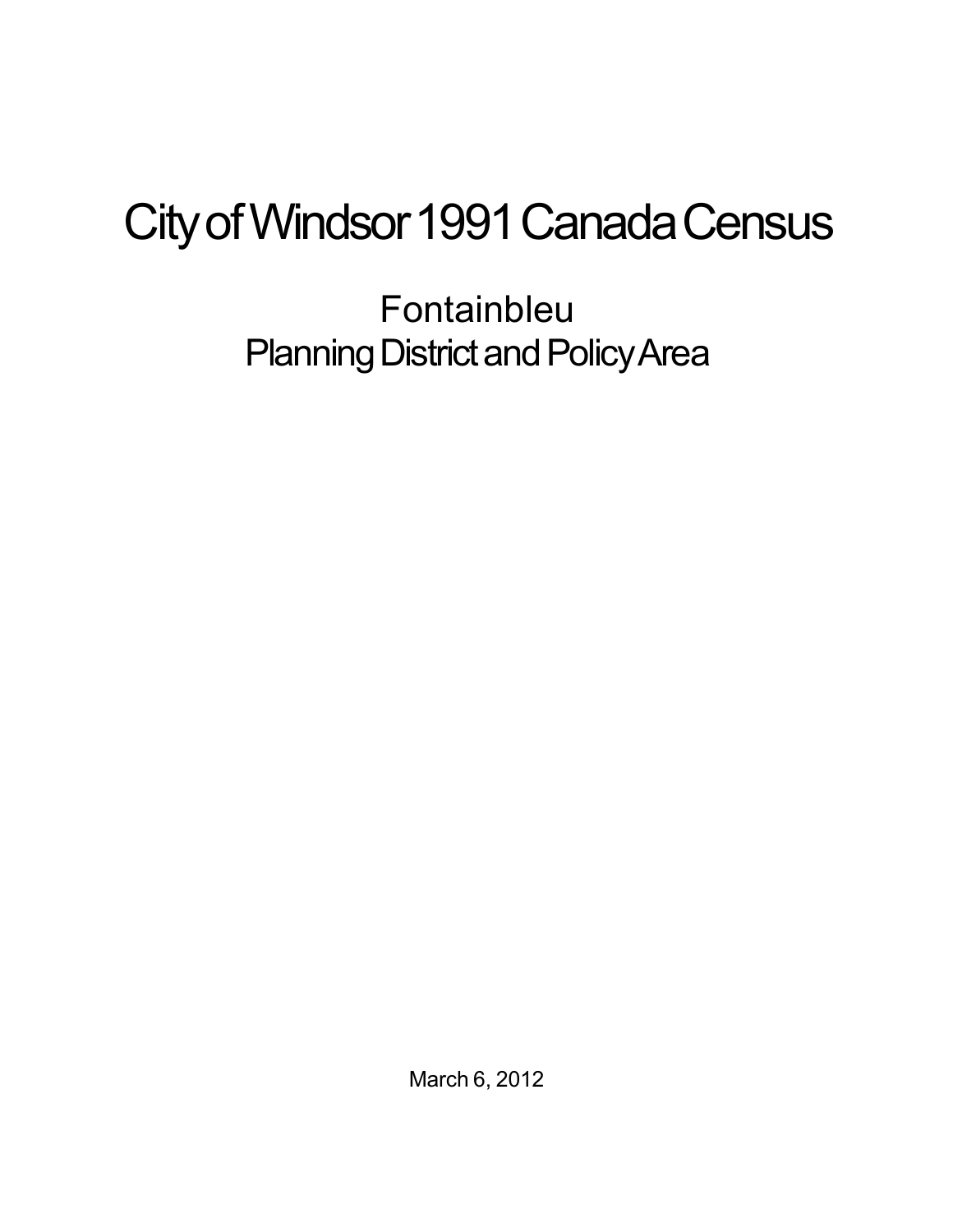## **Table of Contents**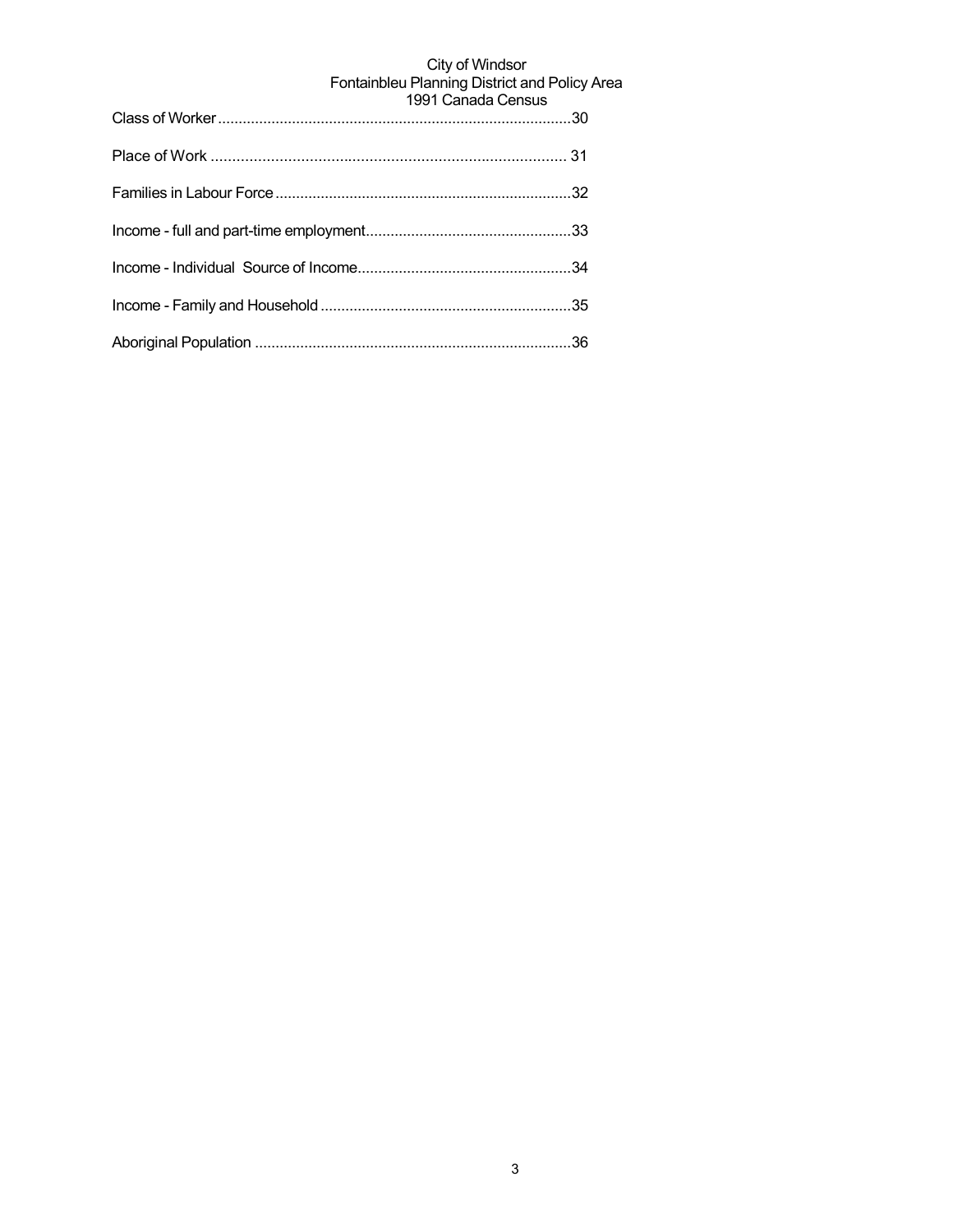## Census Summary

| <b>Census Summary</b>                            | <b>Fontainbleu</b> |               |
|--------------------------------------------------|--------------------|---------------|
| Total Population where census data are available |                    | 10,510 % base |
|                                                  |                    |               |
| <b>Males</b>                                     | 5,015              | 48%           |
| <b>Females</b>                                   | 5,495              | 52%           |
| 0 to 4 years                                     | 720                | 7%            |
| 5 to 19 years                                    | 2,160              | 21%           |
| 20 to 24 years                                   | 860                | 8%            |
| 25 to 34 years                                   | 1,675              | 16%           |
| 35 to 44 years                                   | 1,425              | 14%           |
| 45 to 54 years                                   | 1,235              | 12%           |
| 55 to 64 years                                   | 1,025              | 10%           |
| 65 to 74 years                                   | 865                | 8%            |
| 75 years and over                                | 540                | 5%            |
| Average age                                      | 36.5               |               |
| <b>Total census families</b>                     |                    | 2,945 % base  |
| <u>Average persons per family</u>                | 3.1                |               |
| <b>Husband-wife families</b>                     | 2,460              | 84%           |
| No children at home                              | 930                | 32%           |
| With children at home                            | 1,530              | 52%           |
| Lone-parent families                             | 495                | 17%           |
| <b>Total children at home</b>                    | 3,650              |               |
| Average children per family                      | 1.2                |               |
| <b>Private households</b>                        | 3,955              |               |
| Persons in private households                    | 10,440             |               |
| Average persons per household                    | 2.6                |               |
| Average household income                         | \$41,797           |               |
| Occupied dwellings where census data available   |                    | 3,950 % base  |
| <b>Owned dwellings</b>                           | 2,765              | 70%           |
| <b>Average value</b>                             | \$96,748           |               |
| <b>Rented dwellings</b>                          | 1,175              | 30%           |
| <b>Average rent</b>                              | \$499              |               |
| Single detached houses                           | 2,910              | 74%           |
| Semi-detached/row/duplexes                       | 475                | 12%           |
| <b>Apartments</b>                                | 555                | 14%           |
| Other types of dwelling                          | 10                 | 0%            |
| Actual (unsuppressed) data:                      |                    |               |
| <b>Total Population</b>                          | 10,508             |               |
| <b>Total Dwellings</b>                           | 3,952              |               |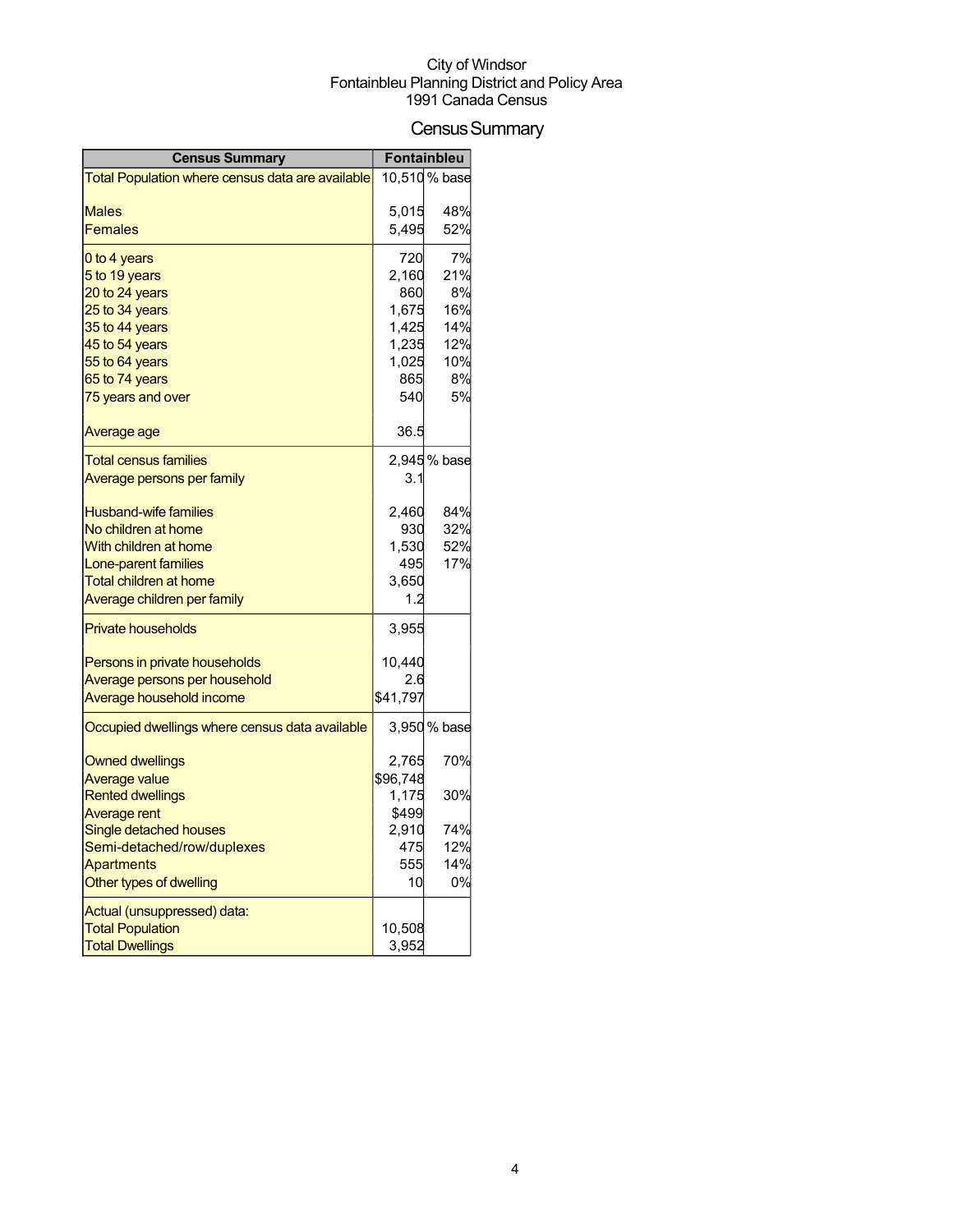## Population By Age

| <b>Population By Age</b>       | Fontainbleu |               |
|--------------------------------|-------------|---------------|
| <b>Total population</b>        |             | 10,510 % base |
| Average age of population      | 36.5        |               |
| By age:                        |             |               |
| 0 to 4 years                   | 720         | 7%            |
| 5 to 9 years                   | 665         | 6%            |
| 10 to 14 years                 | 690         | 7%            |
| 15 to 19 years                 | 805         | 8%            |
| 20 to 24 years                 | 860         | 8%            |
| 25 to 34 years                 | 1,675       | 16%           |
| 35 to 44 years                 | 1,425       | 14%           |
| 45 to 54 years                 | 1,235       | 12%           |
| 55 to 64 years                 | 1,025       | 10%           |
| 65 to 74 years                 | 865         | 8%            |
| 75 years and over              | 540         | 5%            |
| By age - detailed:             |             |               |
| 0 to 4 years                   | 720         | 7%            |
| 5 to 9 years                   | 665         | 6%            |
| 10 to 14 years                 | 690         | 7%            |
| 15 years                       | 165         | 2%            |
| 16 years                       | 155         | 1%            |
| 17 years                       | 165         | 2%            |
| 18 to 19 years                 | 320         | 3%            |
| 20 to 24 years                 | 860         | 8%            |
| 25 to 29 years                 | 855         | 8%            |
| 30 to 34 years                 | 820         | 8%            |
| 35 to 39 years                 | 735         | 7%            |
| 40 to 44 years                 | 690         | 7%            |
| 45 to 49 years                 | 655         | 6%            |
| 50 to 54 years                 | 580         | 6%            |
| 55 to 59 years                 | 530         | 5%            |
| 60 to 64 years                 | 495         | <b>5%</b>     |
| 65 to 74 years                 | 865         | 8%            |
| 75 to 84 years                 | 390         | 4%            |
| 85 years and over              | 150         | 1%            |
| 18 years and over              | 7,965       | 76%           |
| Average age, 18 years and over | 45.3        |               |
| 65 years and over              | 1,405       | 13%           |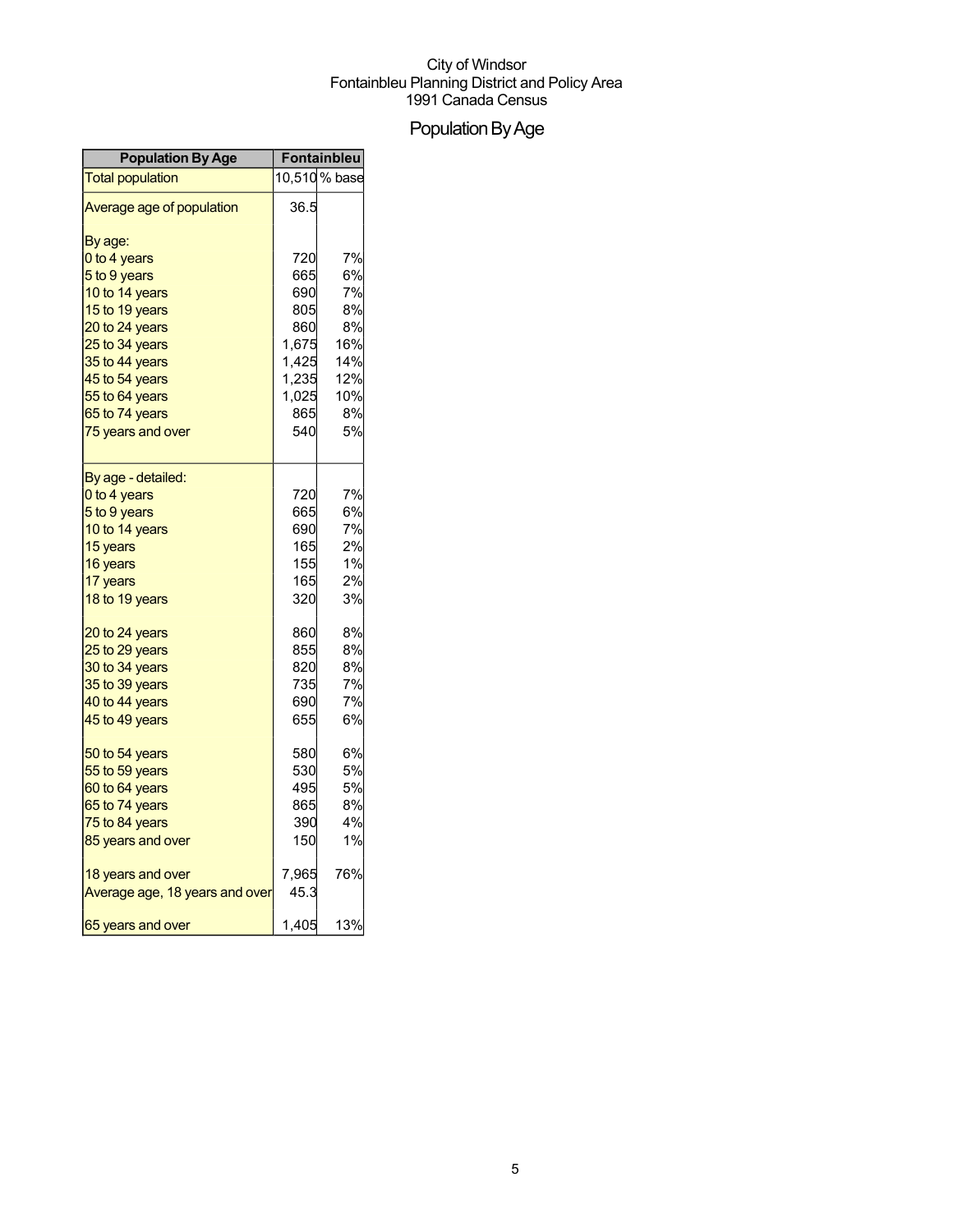## Male Population by age

| <b>Male Population by age</b>        | Fontainbleu |               |
|--------------------------------------|-------------|---------------|
| <b>Total population</b>              |             | 10,510 % base |
| <b>Male population</b>               | 5,015       | 48%           |
| Average age of males                 | 35.1        |               |
| By age:                              |             |               |
| 0 to 4 years                         | 385         | 4%            |
| 5 to 9 years                         | 335         | 3%            |
| 10 to 14 years                       | 365         | 3%            |
| 15 to 19 years                       | 425         | 4%            |
| 20 to 24 years                       | 390         | 4%            |
| 25 to 34 years                       | 785         | 7%            |
| 35 to 44 years                       | 685         | 7%            |
| 45 to 54 years                       | 620         | 6%            |
| 55 to 64 years                       | 490         | 5%            |
| 65 to 74 years                       | 350         | 3%            |
| 75 years and over                    | 200         | 2%            |
| By age - detailed:                   |             |               |
| 0 to 4 years                         | 385         | 4%            |
| 5 to 9 years                         | 335         | 3%            |
| 10 to 14 years                       | 365         | 3%            |
| 15 years                             | 90          | 1%            |
| 16 years                             | 70          | 1%            |
| 17 years                             | 95          | 1%            |
| 18 to 19 years                       | 170         | 2%            |
| 20 to 24 years                       | 390         | 4%            |
| 25 to 29 years                       | 410         | 4%            |
| 30 to 34 years                       | 375         | 4%            |
| 35 to 39 years                       | 370         | 4%            |
| 40 to 44 years                       | 315         | 3%            |
| 45 to 49 years                       | 330         | 3%            |
| 50 to 54 years                       | 290         | 3%            |
| 55 to 59 years                       | 255         | 2%            |
| 60 to 64 years                       | 235         | 2%            |
| 65 to 74 years                       | 350         | 3%            |
| 75 to 84 years                       | 140         | 1%            |
| 85 years and over                    | 60          | 1%            |
| 18 years and over                    | 3,695       | 35%           |
| Average age, males 18 years and over | 44.4        |               |
| 65 years and over                    | 550         | 5%            |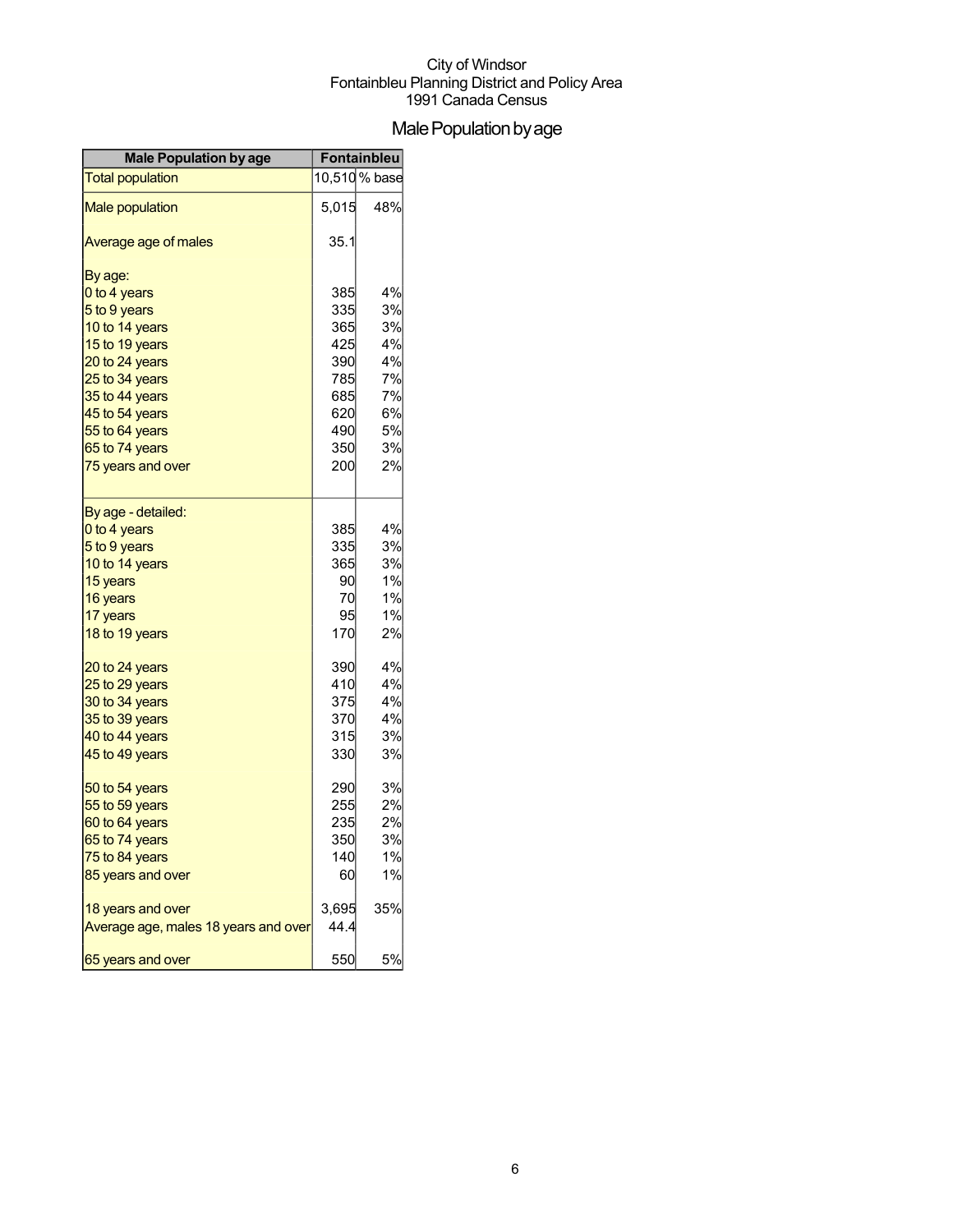## Female Population by age

| <b>Female Population by age</b>        | Fontainbleu |               |
|----------------------------------------|-------------|---------------|
| <b>Total population</b>                |             | 10,510 % base |
| <b>Female population</b>               | 5,495       | 52%           |
| Average age of females                 | 37.8        |               |
| By age:                                |             |               |
| 0 to 4 years                           | 335         | 3%            |
| 5 to 9 years                           | 330         | 3%            |
| 10 to 14 years                         | 325         | 3%            |
| 15 to 19 years                         | 380         | 4%            |
| 20 to 24 years                         | 470         | 4%            |
| 25 to 34 years                         | 890         | 8%            |
| 35 to 44 years                         | 740         | 7%            |
| 45 to 54 years                         | 615         | 6%            |
| 55 to 64 years                         | 535         | 5%            |
| 65 to 74 years                         | 515         | 5%            |
| 75 years and over                      | 340         | 3%            |
| By age - detailed:                     |             |               |
| 0 to 4 years                           | 335         | 3%            |
| 5 to 9 years                           | 330         | 3%            |
| 10 to 14 years                         | 325         | 3%            |
| 15 years                               | 75          | 1%            |
| 16 years                               | 85          | 1%            |
| 17 years                               | 70          | 1%            |
| 18 to 19 years                         | 150         | 1%            |
| 20 to 24 years                         | 470         | 4%            |
| 25 to 29 years                         | 445         | 4%            |
| 30 to 34 years                         | 445         | 4%            |
| 35 to 39 years                         | 365         | 3%            |
| 40 to 44 years                         | 375         | 4%            |
| 45 to 49 years                         | 325         | 3%            |
| 50 to 54 years                         | 290         | 3%            |
| 55 to 59 years                         | 275         | 3%            |
| 60 to 64 years                         | 260         | 2%            |
| 65 to 74 years                         | 515         | 5%            |
| 75 to 84 years                         | 250         | 2%            |
| 85 years and over                      | 90          | 1%            |
| 18 years and over                      | 4,270       | 41%           |
| Average age, females 18 years and over | 46          |               |
| 65 years and over                      | 855         | 8%            |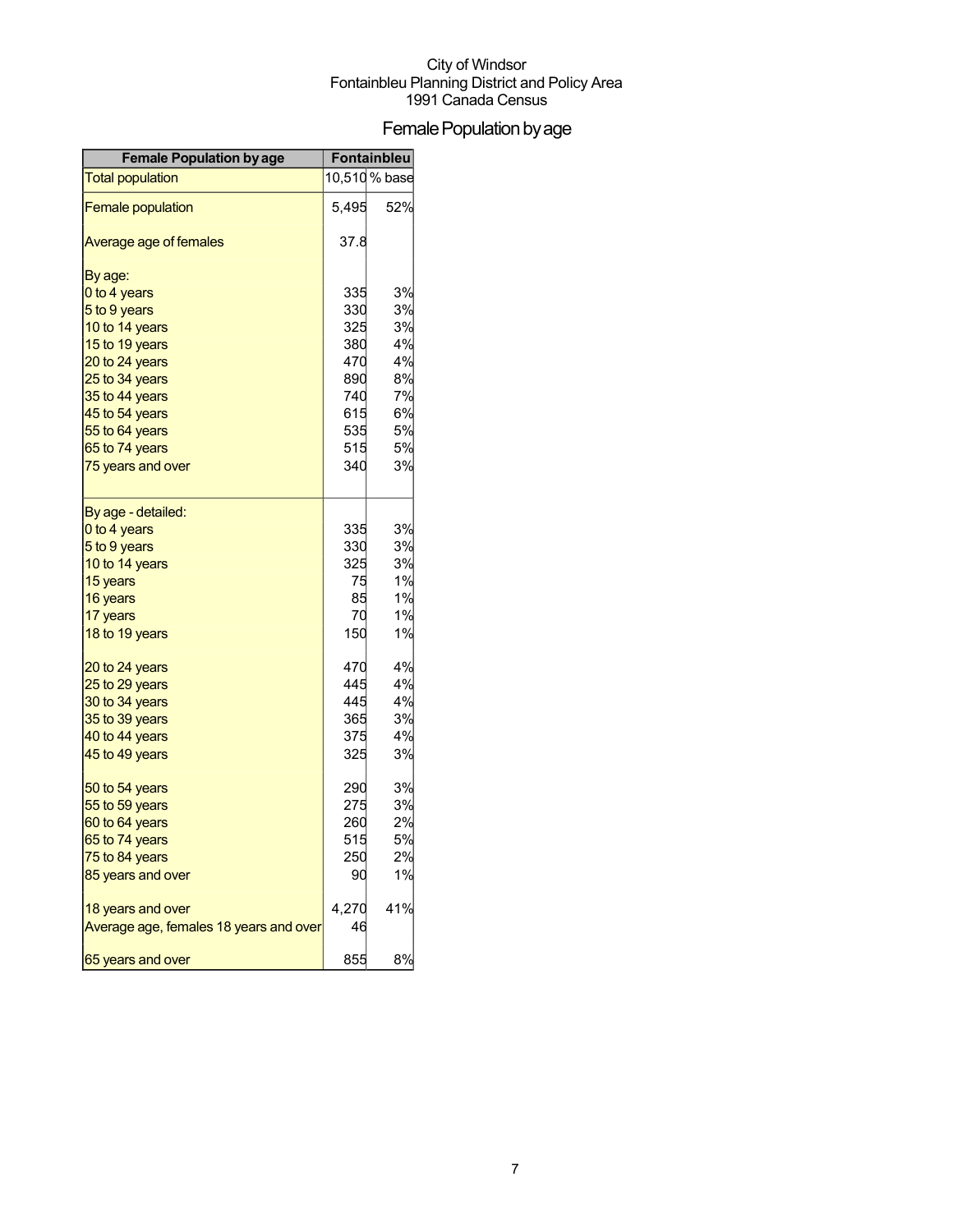## Family Structure and Children

| <b>Family Structure and Children Fontainbleu</b> |       |              |
|--------------------------------------------------|-------|--------------|
| <b>Total census families</b>                     |       | 2,945 % base |
| By family structure:                             |       |              |
| <b>Total husband-wife families</b>               | 2,460 | 84%          |
| With no children at home                         | 930   | 32%          |
| With children at home                            | 1,530 | 52%          |
| 1 child                                          | 550   | 19%          |
| 2 children                                       | 690   | 23%          |
| 3 or more children                               | 290   | 10%          |
|                                                  |       |              |
| Families - now-married couples                   | 2,320 | 79%          |
| With no children at home                         | 855   | 29%          |
| With children at home                            | 1,455 | 49%          |
| 1 child                                          | 520   | 18%          |
| 2 children                                       | 655   | 22%          |
| 3 or more children                               | 270   | 9%           |
|                                                  |       |              |
| Families - common-law couples                    | 140   | 5%           |
| With no children at home                         | 75    | 3%           |
| With children at home                            | 75    | 3%           |
| 1 child                                          | 30    | 1%           |
| 2 children                                       | 35    | 1%           |
| 3 or more children                               | 20    | 1%           |
| Lone-parent families                             | 495   | 17%          |
| Lone male parent                                 | 75    | 3%           |
| 1 child at home                                  | 55    | 2%           |
| 2 children at home                               | 25    | 1%           |
| 3 or more children at home                       | 15    | 1%           |
|                                                  |       |              |
| Lone female parent                               | 415   | 14%          |
| 1 child at home                                  | 190   | 6%           |
| 2 children at home                               | 155   | 5%           |
| 3 or more children at home                       | 50    | 2%           |
| <b>Total children at home</b>                    |       | 3,650 % base |
|                                                  |       |              |
| By age of children:                              |       |              |
| $0 - 5$ years                                    | 865   | 24%          |
| $6 - 14$ years                                   | 1,160 | 32%          |
| 15 - 17 years                                    | 475   | 13%          |
| 18 - 24 years                                    | 875   | 24%          |
| 25 years and over                                | 300   | 8%           |
| Average children per family                      | 1.2   |              |
|                                                  |       |              |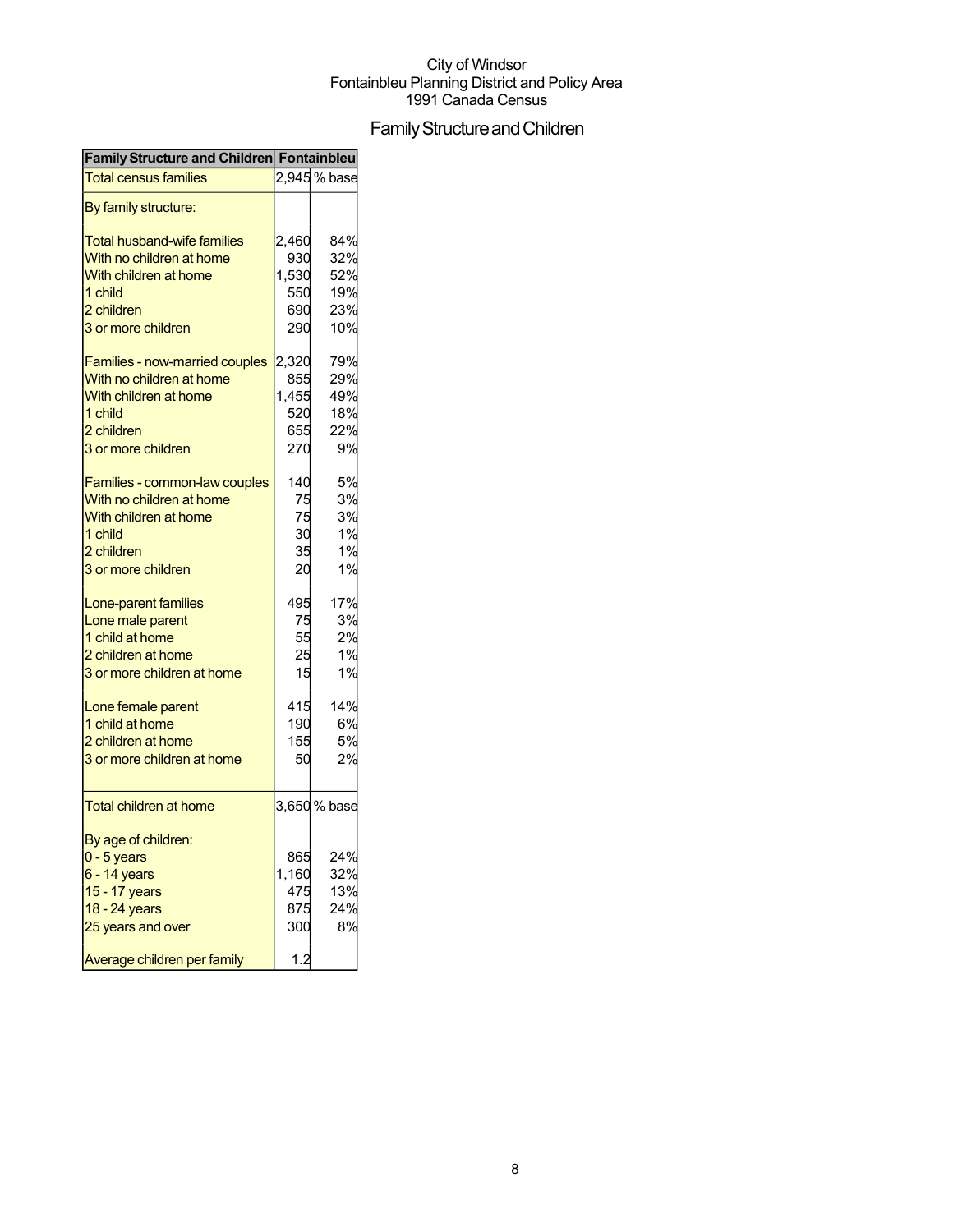## Households and Marital Status

| <b>Households and Marital Status</b>                     |            | Fontainbleu   |
|----------------------------------------------------------|------------|---------------|
| <b>Private households</b>                                |            | 3,955 % base  |
|                                                          |            |               |
| By size of household:                                    |            |               |
| 1 person                                                 | 935        | 24%           |
| 2 persons                                                | 1,125      | 28%           |
| 3 persons                                                | 775        | 20%           |
| 4 - 5 persons                                            | 1,020      | 26%           |
| 6 or more persons                                        | 95         | 2%            |
|                                                          |            |               |
| By number of census families:                            |            |               |
| Non-family households                                    | 1,025      | 26%           |
| <b>Family households</b>                                 | 2,935      | 74%           |
| 1 census family                                          | 2,910      | 74%           |
| 2 or more census families                                | 25         | 1%            |
| Persons in private households                            | 10,440     |               |
| Average persons per household                            | 2.6        |               |
| Census families in private                               |            | 2,945 % base  |
| households                                               |            |               |
|                                                          |            |               |
| By size of census family:                                |            |               |
| 2 persons                                                | 1,185      | 40%           |
| 3 persons                                                | 740        | 25%           |
| 4 persons                                                | 720<br>285 | 24%<br>10%    |
| 5 or more persons                                        |            |               |
| <b>Total population</b>                                  |            | 10,510 % base |
| By marital status, for persons 15 years of age and over: |            |               |
| Single (never married)                                   | 2,250      | 21%           |
| <b>Married</b>                                           | 4,715      | 45%           |
| Widowed                                                  | 700        | 7%            |
| <b>Divorced</b>                                          | 540        | 5%            |
| Separated                                                | 235        | 2%            |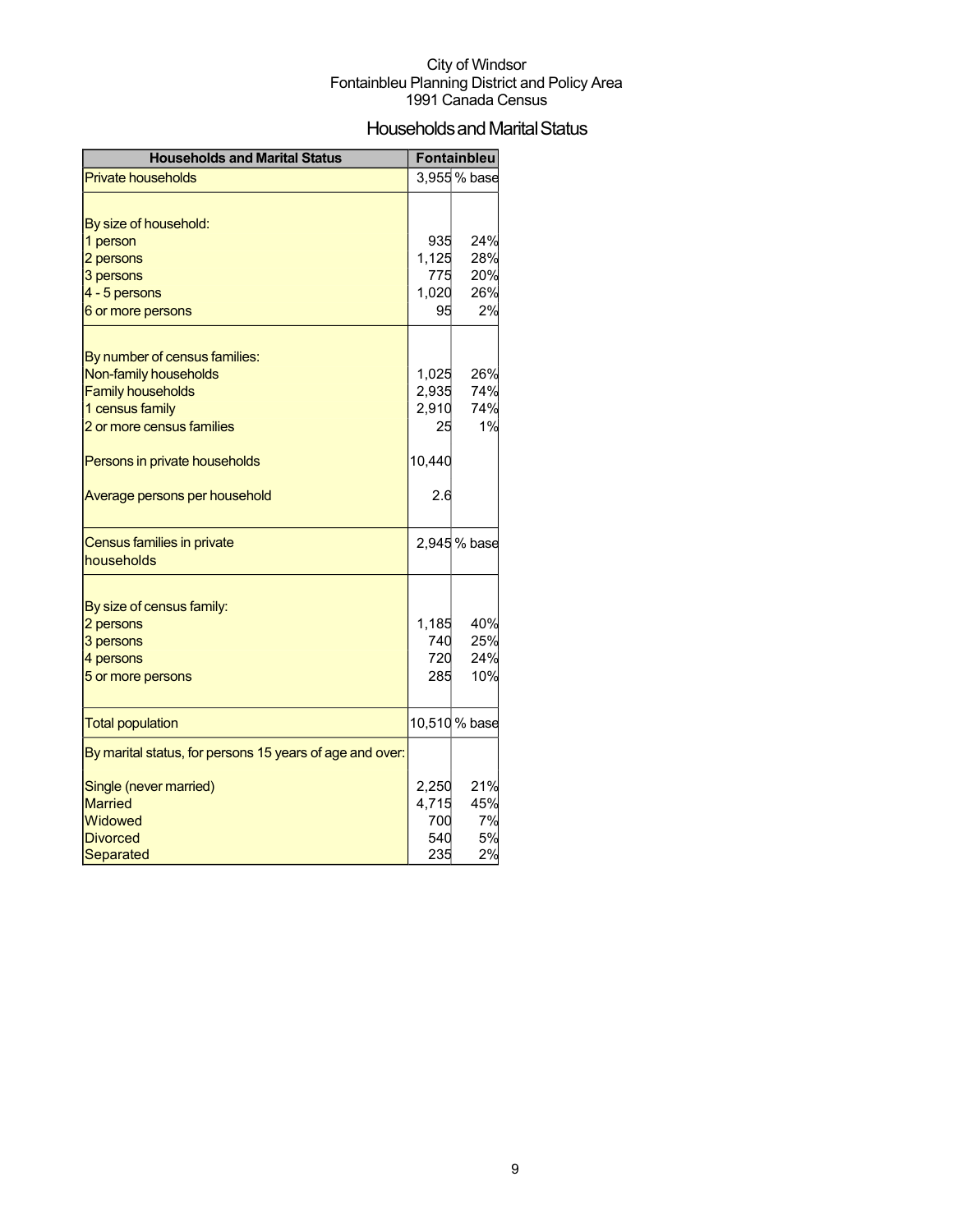## Family Status and Family Size

| <b>Family Status and Family Size</b>                                                                                                                                  |                               | Fontainbleu                   |
|-----------------------------------------------------------------------------------------------------------------------------------------------------------------------|-------------------------------|-------------------------------|
| Persons in private households                                                                                                                                         |                               | 10,485 % base                 |
| By living arrangements:<br>Number of non-family persons<br><b>Living with relatives</b>                                                                               | 1,410<br>315                  | 13%<br>3%                     |
| Living with non-relatives only                                                                                                                                        | 195                           | 2%                            |
| <b>Living alone</b>                                                                                                                                                   | 915                           | 9%                            |
| Number of family persons                                                                                                                                              | 9,065                         | 86%                           |
| Average persons per family                                                                                                                                            | 3.1                           |                               |
| Persons 65+ years in househlds                                                                                                                                        |                               | 1,410 % base                  |
| By living arrangements:<br>Number of non-family persons<br><b>Living with relatives</b><br>Living with non-relatives only<br>Living alone<br>Number of family persons | 675<br>90<br>15<br>560<br>735 | 48%<br>6%<br>1%<br>40%<br>52% |
| Economic families in househlds                                                                                                                                        |                               | 2,975 % base                  |
| By size of economic family:<br>2 persons<br>3 persons<br>4 persons<br>5 or more persons                                                                               | 1,120<br>770<br>730<br>360    | 38%<br>26%<br>25%<br>12%      |
| Persons in economic families                                                                                                                                          | 9,365                         |                               |
| Average persons per economic family                                                                                                                                   | 3.1                           |                               |
| <b>Total unattached individuals</b>                                                                                                                                   | 1,115                         |                               |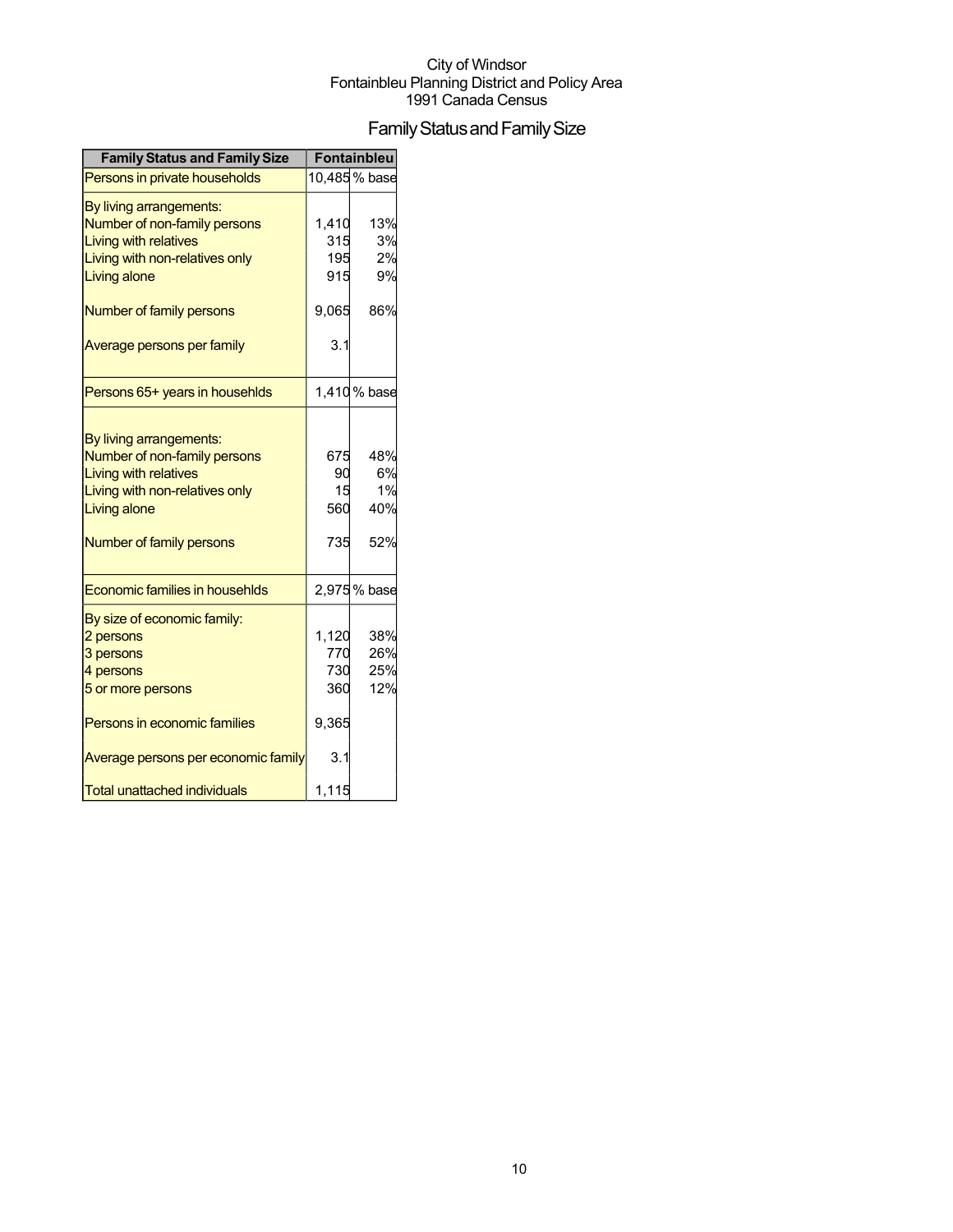## Dwellings

| Dwellings                      | Fontainbleu |              |
|--------------------------------|-------------|--------------|
| <b>Occupied dwellings</b>      |             | 3,950 % base |
| By tenure:                     |             |              |
| Rented                         | 1,175       | 30%          |
| Owned                          | 2,765       | 70%          |
| <b>Band housing</b>            | 0           | 0%           |
| By dwelling type:              |             |              |
| Single-detached house          | 2,910       | 74%          |
| Semi-detached house            | 100         | 3%           |
| <b>Row house</b>               | 310         | 8%           |
| Apartment, detached duplex     | 65          | 2%           |
| Apartment less than 5 storey   | 100         | 3%           |
| Apartment 5 or more storeys    | 455         | 12%          |
| Other single attached house    | 10          | 0%           |
| <b>Movable dwelling</b>        | 0           | 0%           |
| Average rooms per dwelling     | 6.1         |              |
| Average bedrooms per dwelling  | 2.5         |              |
| Average persons per room       | 0.4         |              |
| By period of construction      |             |              |
| Before 1946                    | 660         | 17%          |
| 1946 - 1960                    | 1,275       | 32%          |
| 1961 - 1970                    | 825         | 21%          |
| 1971 - 1980                    | 715         | 18%          |
| 1981 - 1985                    | 70          | 2%           |
| 1986 - 1991                    | 390         | 10%          |
| <b>Condition of dwelling:</b>  |             |              |
| Regular maintenance            | 3,035       | 77%          |
| Minor repairs needed           | 605         | 15%          |
| Major repairs needed           | 280         | 7%           |
| Owner one-family households    |             | 2,080 % base |
| Average value of dwellings     | \$96,748    |              |
| Owner expenses:                |             |              |
| Average major monthly payments | \$620       |              |
| Payments > 30% of income       | 245         | 12%          |
| Tenant one-family households   |             | 580 % base   |
| Tenant expenses:               |             |              |
| Average gross monthly rent     | \$499       |              |
| Rent > 30% of income           | 140         | 24%          |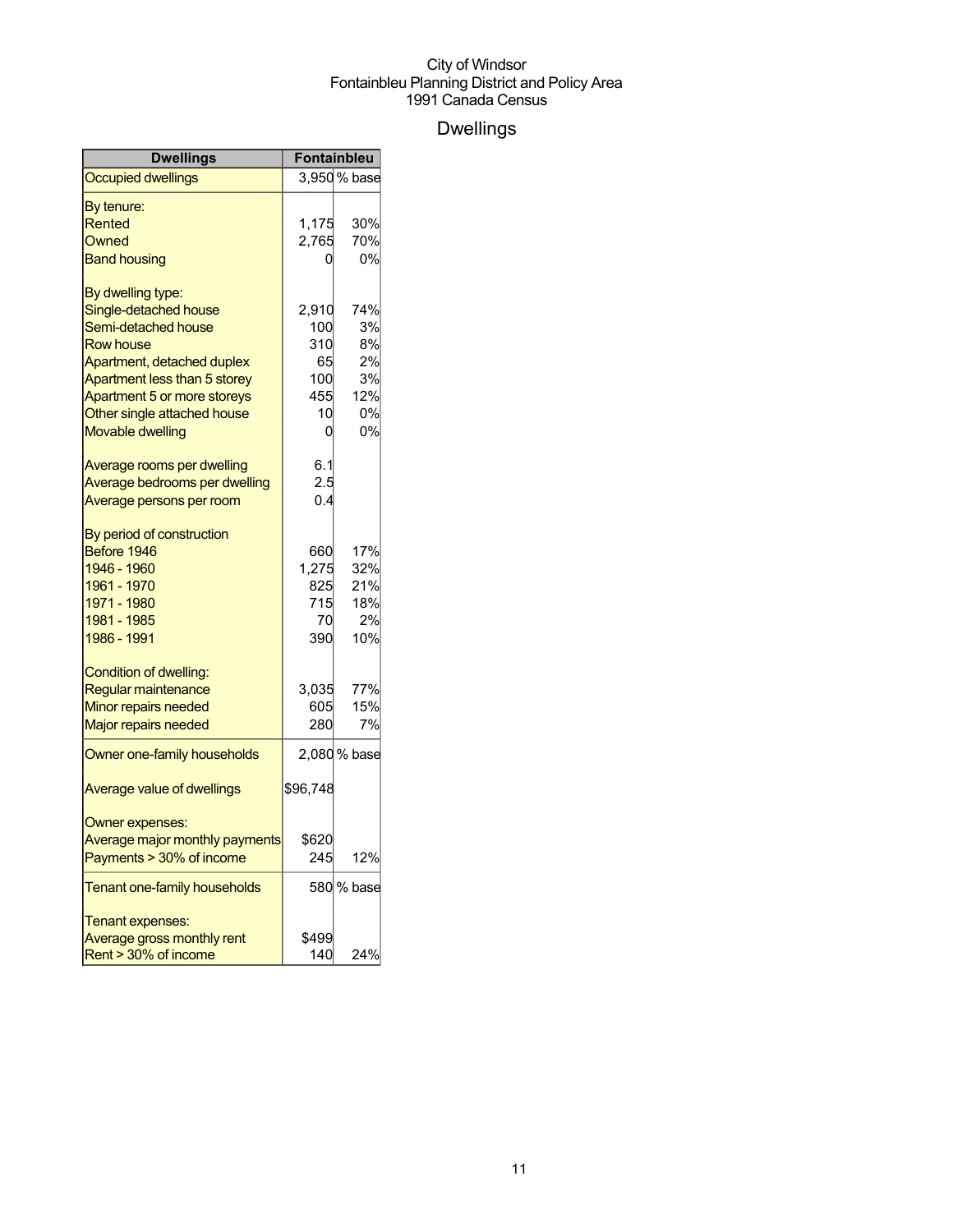## Language-Mothertongue

| Language - Mother tongue            | Fontainbleu |               |
|-------------------------------------|-------------|---------------|
| <b>Total responses</b>              |             | 10,505 % base |
|                                     |             |               |
| <b>Total single responses</b>       | 10,045      | 96%           |
| <b>Total official languages</b>     | 8,055       | 77%           |
| English                             | 7,520       | 72%           |
| French                              | 535         | 5%            |
| <b>Total non-official languages</b> | 1,995       | 19%           |
| Arabic                              | 95          | 1%            |
| <b>Bulgarian</b>                    | 0           | 0%            |
| Chinese                             | 40          | 0%            |
| Dutch                               | 20          | 0%            |
| <b>Finnish</b>                      | 20          | 0%            |
| German                              | 145         | 1%            |
| Greek                               | 35          | 0%            |
| Hungarian                           | 70          | 1%            |
| Italian                             | 485         | 5%            |
| Polish                              | 145         | 1%            |
| Portuguese                          | 25          | 0%            |
| Punjabi                             | 0           | 0%            |
| Russian                             | U           | 0%            |
| <b>Spanish</b>                      | 80          | 1%            |
| Tagalog (Pilipino)                  | 25          | 0%            |
| <b>Ukrainian</b>                    | 110         | 1%            |
| Vietnamese                          | 35          | 0%            |
| Major aboriginal languages          | 0           | 0%            |
| Languages other than above          | 660         | 6%            |
| <b>Total multiple responses</b>     | 460         | 4%            |
| <b>English and French</b>           | 140         | 1%            |
| English and non-official language   | 285         | 3%            |
| French and non-official language    | 5           | 0%            |
| English, French and other language  | 20          | 0%            |
| Non-official languages              | 10          | 0%            |
|                                     |             |               |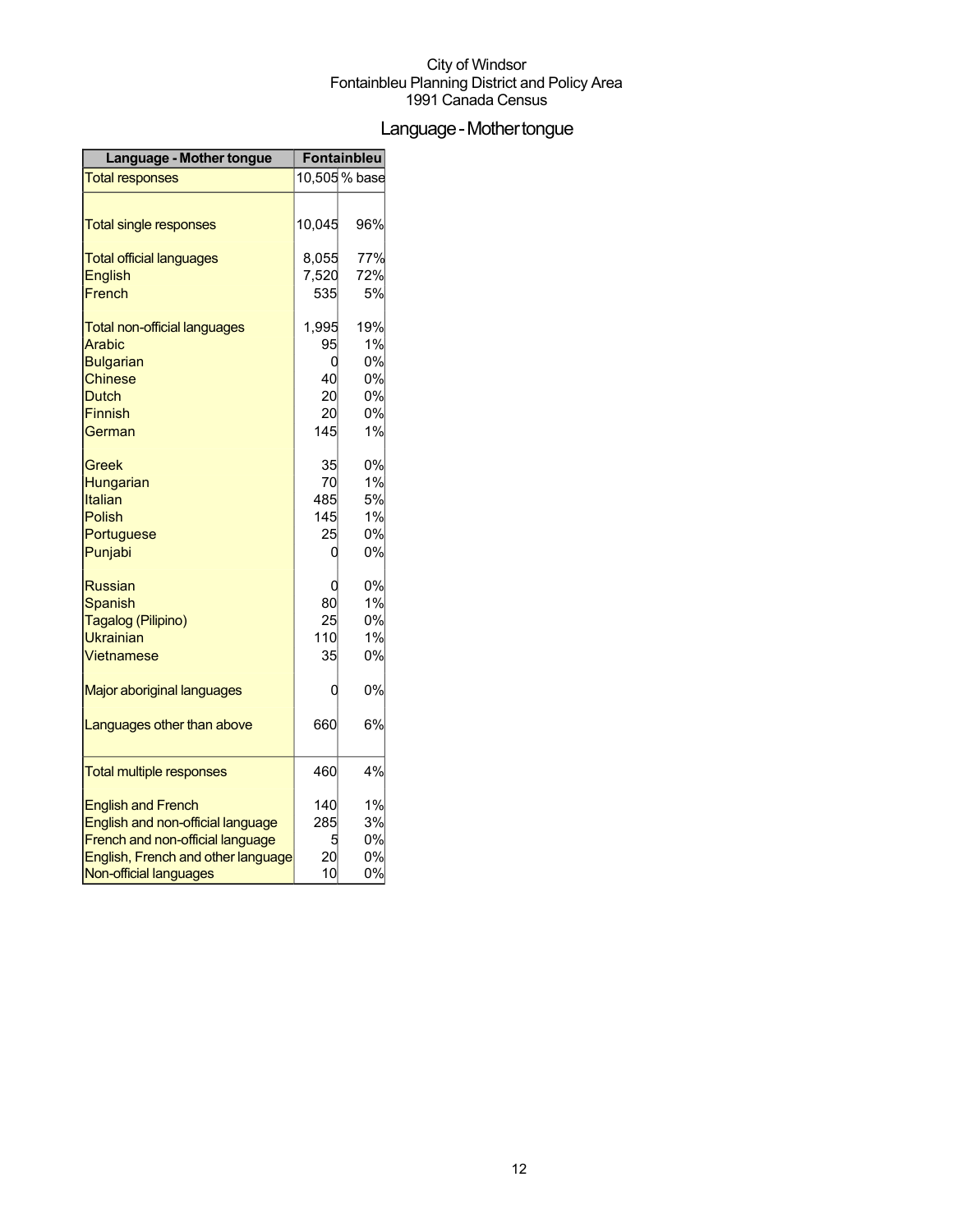## Language-Homelanguage

| Language - Home language            |        | <b>Fontainbleu</b> |
|-------------------------------------|--------|--------------------|
| <b>Total responses</b>              |        | 10,495 % base      |
| <b>Total single responses</b>       | 10,195 | 97%                |
| <b>Total official languages</b>     | 8,720  | 83%                |
| <b>English</b>                      | 8,620  | 82%                |
| French                              | 100    | 1%                 |
| <b>Total non-official languages</b> | 1,455  | 14%                |
| <b>Arabic</b>                       | 135    | 1%                 |
| Armenian                            | C      | 0%                 |
| <b>Chinese</b>                      |        | 0%                 |
| <b>Creoles</b>                      |        | 0%                 |
| Croatian                            | 115    | 1%                 |
| <b>Dutch</b>                        | C      | 0%                 |
| German                              | 25     | 0%                 |
| Greek                               | 25     | 0%                 |
| Gujarati                            | C      | 0%                 |
| Hungarian                           | 10     | 0%                 |
| Hindi                               | 10     | 0%                 |
| Italian                             | 420    | 4%                 |
| Japanese                            |        | 0%                 |
| Khmer (Cambodian)                   |        | 0%                 |
| Korean                              |        | 0%                 |
| Portuguese                          | 40     | 0%                 |
| Persian (Farsi)                     | 10     | 0%                 |
| Polish                              | 70     | 1%                 |
| Punjabi                             |        | 0%                 |
| Romanian                            | 40     | 0%                 |
| <b>Russian</b>                      |        | 0%                 |
| Spanish                             | 135    | 1%                 |
| Tagalog (Pilipino)                  | 35     | 0%                 |
| <b>Tamil</b>                        | C      | 0%                 |
| <b>Ukrainian</b>                    | 45     | 0%                 |
| Urdu                                |        | 0%                 |
| Vietnamese                          | 50     | 0%                 |
| Major aboriginal languages          |        | 0%                 |
| Languages other than above          | 255    | 2%                 |
| <b>Total multiple responses</b>     | 300    | 3%                 |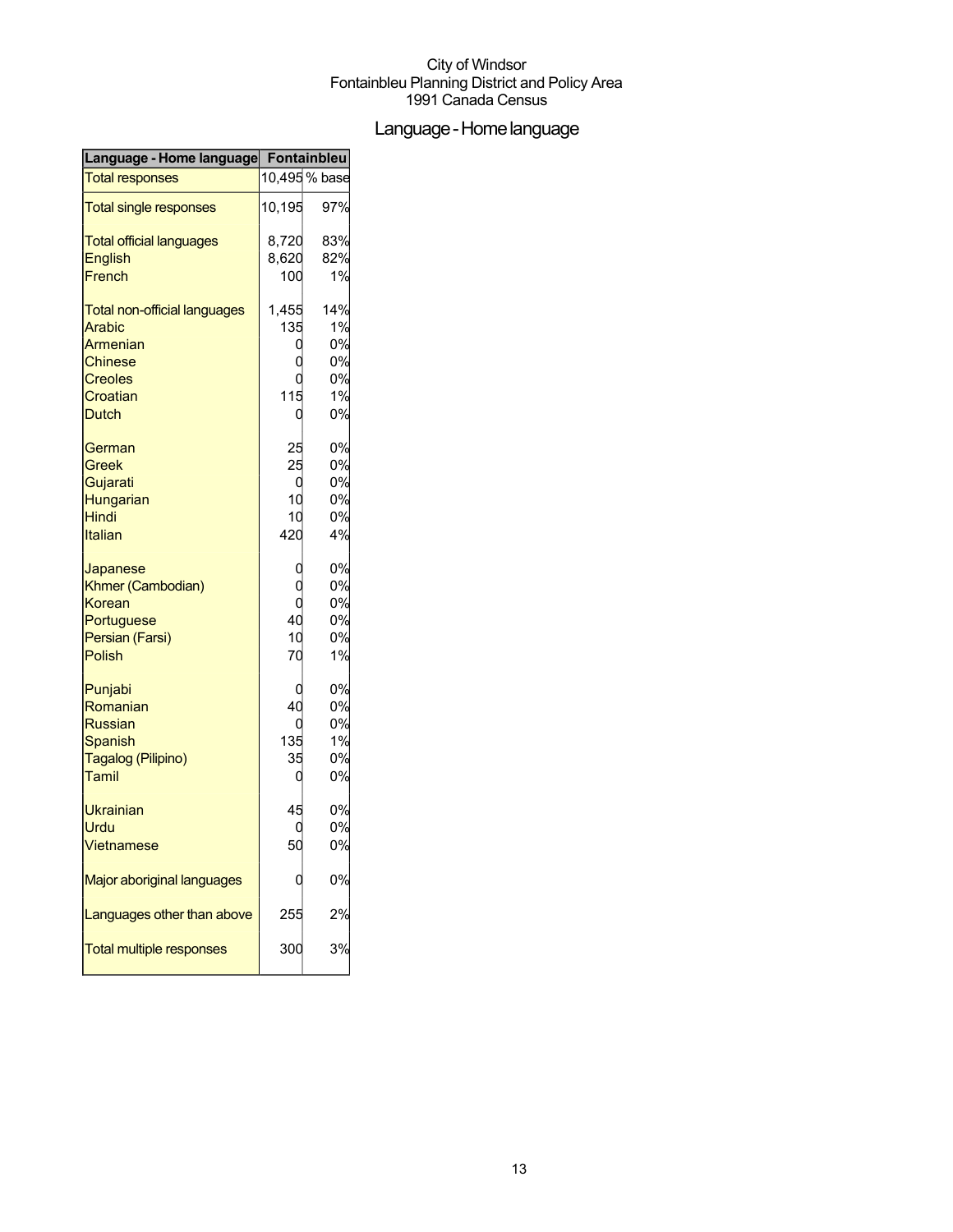## Language - Knowledge of

| Language - Knowledge of Fontainbleu |       |               |
|-------------------------------------|-------|---------------|
| <b>Total population</b>             |       | 10,510 % base |
| <b>Official languages:</b>          |       |               |
| <b>English only</b>                 | 9,460 | 90%           |
| <b>French only</b>                  | 10    | 0%            |
| <b>Both English and French</b>      | 855   | 8%            |
| <b>Neither English nor French</b>   | 155   | 1%            |
| Non-official languages:             |       |               |
| Armenian                            |       | 0%            |
| Arabic                              | 250   | 2%            |
| <b>Chinese</b>                      | 20    | 0%            |
| Cree                                | С     | 0%            |
| <b>Creoles</b>                      | 10    | 0%            |
| Croatian                            | 210   | 2%            |
| Dutch                               | 20    | 0%            |
| <b>Finnish</b>                      | 25    | 0%            |
| German                              | 195   | 2%            |
| Greek                               | 100   | 1%            |
| Gujarati                            | C     | 0%            |
| <b>Hebrew</b>                       | C     | 0%            |
| Hindi                               | 10    | 0%            |
| Hungarian                           | 65    | 1%            |
| Italian                             | 770   | 7%            |
| Japanese                            | C     | 0%            |
| Korean                              | С     | 0%            |
| Persian (Farsi)                     | 10    | 0%            |
| <b>Polish</b>                       | 315   | 3%            |
| Portuguese                          | 45    | 0%            |
| Punjabi                             | 10    | 0%            |
| Romanian                            | 70    | 1%            |
| Russian                             | 75    | 1%            |
| Spanish                             | 285   | 3%            |
| Tagalog (Pilipino)                  | 95    | 1%            |
| Tamil                               | C     | 0%            |
| <b>Ukrainian</b>                    | 145   | 1%            |
| Urdu                                | C     | 0%            |
| Vietnamese                          | 45    | 0%            |
| Yiddish                             |       | 0%            |
|                                     |       |               |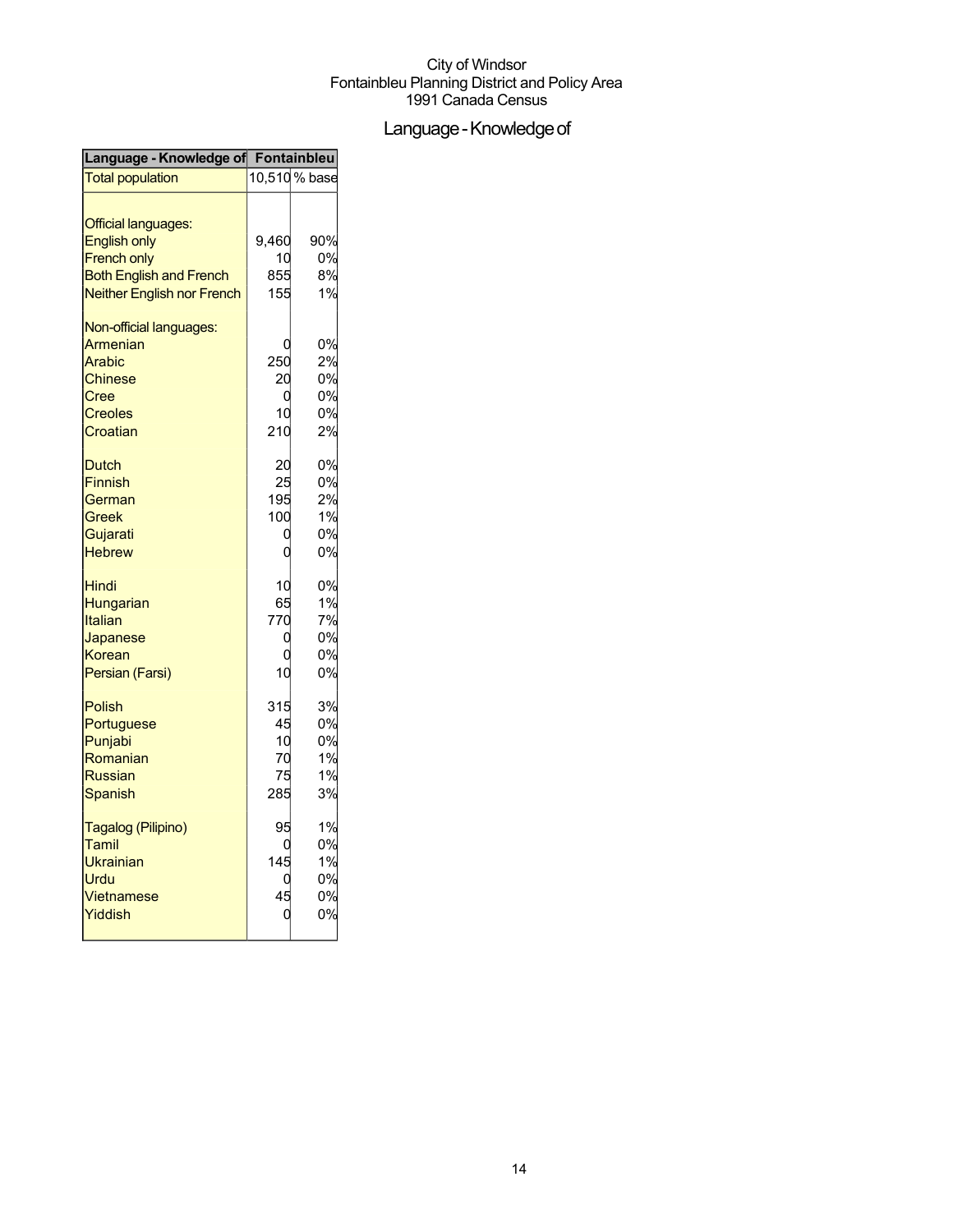## Religion

| <b>Religion</b>             | <b>Fontainbleu</b> |               |
|-----------------------------|--------------------|---------------|
| <b>Total population</b>     |                    | 10,510 % base |
|                             |                    |               |
| Catholic                    | 6,195              | 59%           |
| <b>Roman Catholic</b>       | 6,110              | 58%           |
| <b>Ukrainian Catholic</b>   | 100                | 1%            |
| Protestant                  | 3,105              | 30%           |
| <b>United Church</b>        | 725                | 7%            |
| Anglican                    | 830                | 8%            |
| <b>Baptist</b>              | 275                | 3%            |
| Presbyterian                | 195                | 2%            |
| Lutheran                    | 190                | 2%            |
| Pentecostal                 | 185                | 2%            |
| <b>Mennonite</b>            |                    | 0%            |
| <b>Jehovah's Witnesses</b>  |                    | 0%            |
| <b>Reformed Bodies</b>      | 70                 | 1%            |
| <b>Salvation Army</b>       | 25                 | 0%            |
| Latter-day Saints (Mormons) | 50                 | 0%            |
| <b>Other Protestant</b>     | 480                | 5%            |
| <b>Other Religions</b>      | 590                | 6%            |
| <b>Eastern Orthodox</b>     | 465                | 4%            |
| <b>Jewish</b>               | 0                  | 0%            |
| Islam                       | 80                 | 1%            |
| <b>Buddhist</b>             | 0                  | 0%            |
| <b>Hindu</b>                | 10                 | 0%            |
| <b>Sikh</b>                 |                    | 0%            |
| Other                       | 10                 | 0%            |
| No religious affiliation    | 615                | 6%            |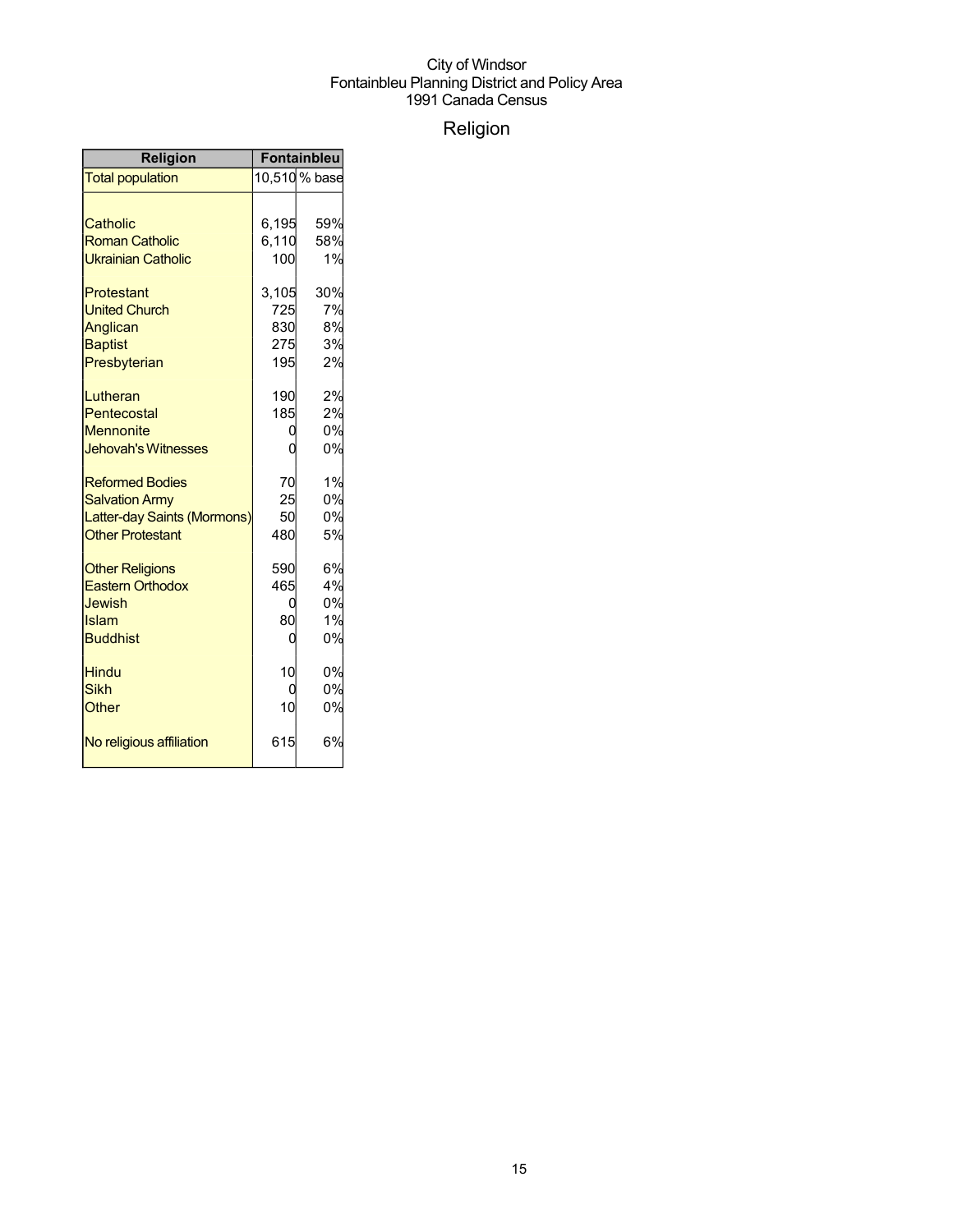## EthnicOrigin

| <b>Ethnic Origin</b>                                                      | <b>Fontainbleu</b>          |                                  |
|---------------------------------------------------------------------------|-----------------------------|----------------------------------|
| <b>Total population</b>                                                   |                             | 10,510 % base                    |
| <b>Total single origins</b>                                               | 6,580                       | 63%                              |
| <b>Aboriginal origins</b>                                                 | 30                          | 0%                               |
| <b>Black origins</b>                                                      | 35                          | 0%                               |
| <b>British</b>                                                            | 2,000                       | 19%                              |
| English                                                                   | 1,560                       | 15%                              |
| Scottish                                                                  | 220                         | 2%                               |
| Irish                                                                     | 200                         | 2%                               |
| <b>Other British</b>                                                      | 15                          | 0%                               |
| Canadian                                                                  | 30                          | 0%                               |
| Chinese                                                                   | 15                          | 0%                               |
| Croatian                                                                  | 180                         | 2%                               |
| Danish                                                                    | 10                          | 0%                               |
| Dutch (Netherlands)                                                       | 80                          | 1%                               |
| East Indian, n.i.e.                                                       | 10                          | 0%                               |
| Filipino                                                                  | 120                         | 1%                               |
| <b>Finnish</b>                                                            | 25                          | 0%                               |
| French                                                                    | 1,165                       | 11%                              |
| German                                                                    | 265                         | 3%                               |
| Greek                                                                     | 80                          | 1%                               |
| Hungarian (Magyar)<br>Italian<br>Japanese<br>Jewish<br>Korean<br>Lebanese | 45<br>780<br>C<br>20<br>195 | 0%<br>7%<br>0%<br>0%<br>0%<br>2% |
| Norwegian                                                                 | C                           | 0%                               |
| Polish                                                                    | 275                         | 3%                               |
| Portuguese                                                                | 25                          | 0%                               |
| Spanish                                                                   | 85                          | 1%                               |
| Swedish                                                                   | ſ                           | 0%                               |
| Ukrainian                                                                 | 250                         | 2%                               |
| <b>Vietnamese</b>                                                         | 50                          | 0%                               |
| Yugoslav, n.i.e.                                                          | 220                         | 2%                               |
| Other single origins                                                      | 500                         | 5%                               |
| <b>Total multiple origins</b>                                             | 3,910                       | 37%                              |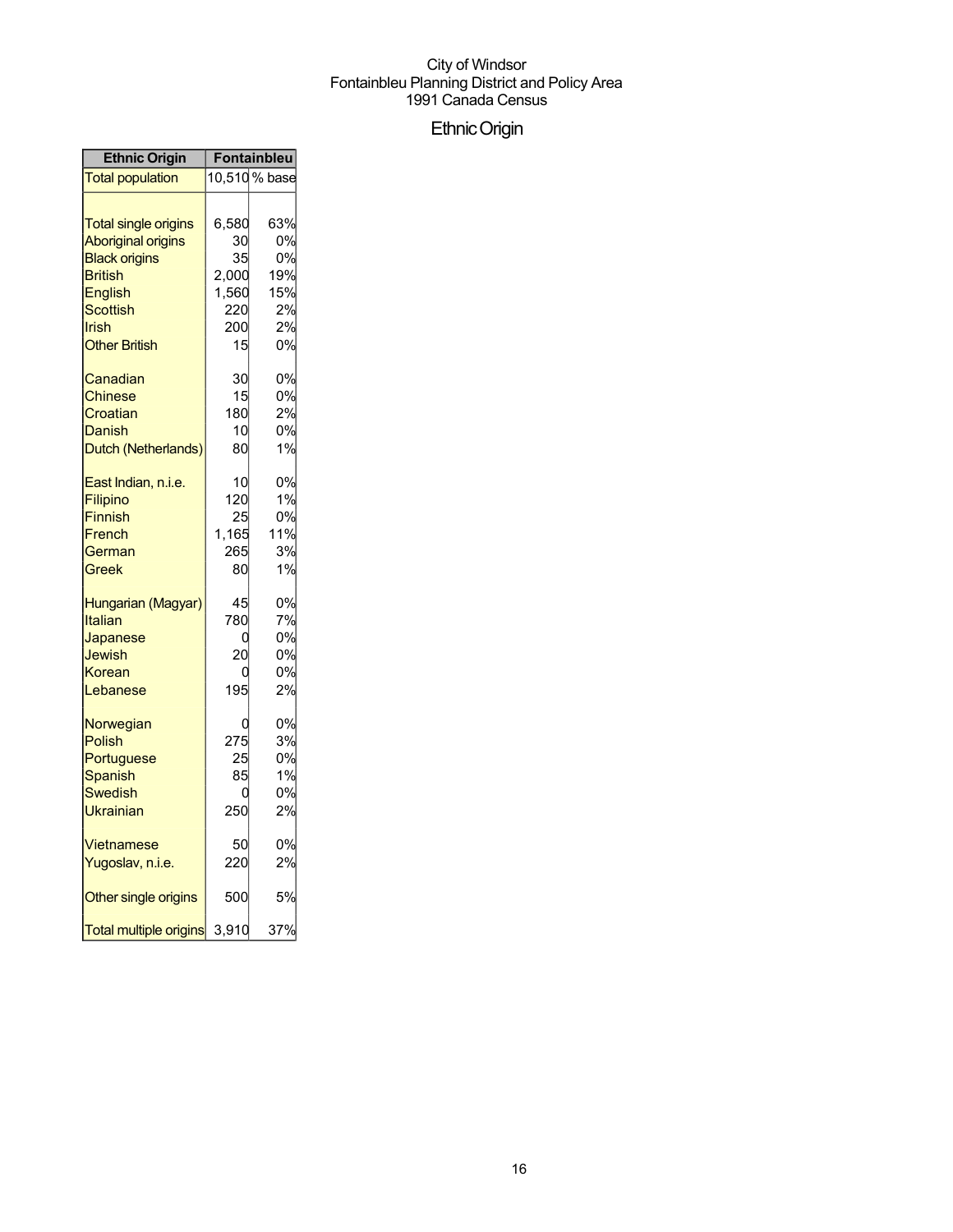## Citizenship and Immigration

| <b>Citizenship and Immigration</b>  | <b>Fontainbleu</b> |               |
|-------------------------------------|--------------------|---------------|
| <b>Total population</b>             |                    | 10,510 % base |
|                                     |                    |               |
| <b>Canadian citizens</b>            | 9,865              | 94%           |
| <b>Citizens other than Canadian</b> | 640                | 6%            |
| Immigration:                        |                    |               |
| Non-immigrant population            | 7,900              | 75%           |
| Born in province of residence       | 7,165              | 68%           |
|                                     |                    |               |
| Immigrant population                | 2,615              | 25%           |
| <b>United States of America</b>     | 165                | 2%            |
| <b>Central and South America</b>    | 155                | 1%            |
| Caribbean and Bermuda               | 20                 | 0%            |
| <b>United Kingdom</b>               | 235                | 2%            |
| <b>Other Europe</b>                 | 1,620              | 15%           |
| Africa                              |                    | 0%            |
| India                               | 15                 | 0%            |
| <b>Other Asia</b>                   | 400                | 4%            |
| Oceania & Other                     | 10                 | 0%            |
| Non-permanent residents             | 10                 | 0%            |
|                                     |                    |               |
| <b>Total immigrant population</b>   |                    | 2,605 % base  |
| Period of immigration:              |                    |               |
| Before 1961                         | 955                | 37%           |
| 1961-1970                           | 535                | 21%           |
| 1971-1980                           | 500                | 19%           |
| 1981-1991                           | 580                | 22%           |
| 1981-1987                           | 255                | 10%           |
| 1988-1991                           | 325                | 12%           |
| Age at immigration:                 |                    |               |
| $0 - 4$ years                       | 300                | 12%           |
| 5 - 19 years                        | 710                | 27%           |
| 20 years and over                   | 1,605              | 62%           |
|                                     |                    |               |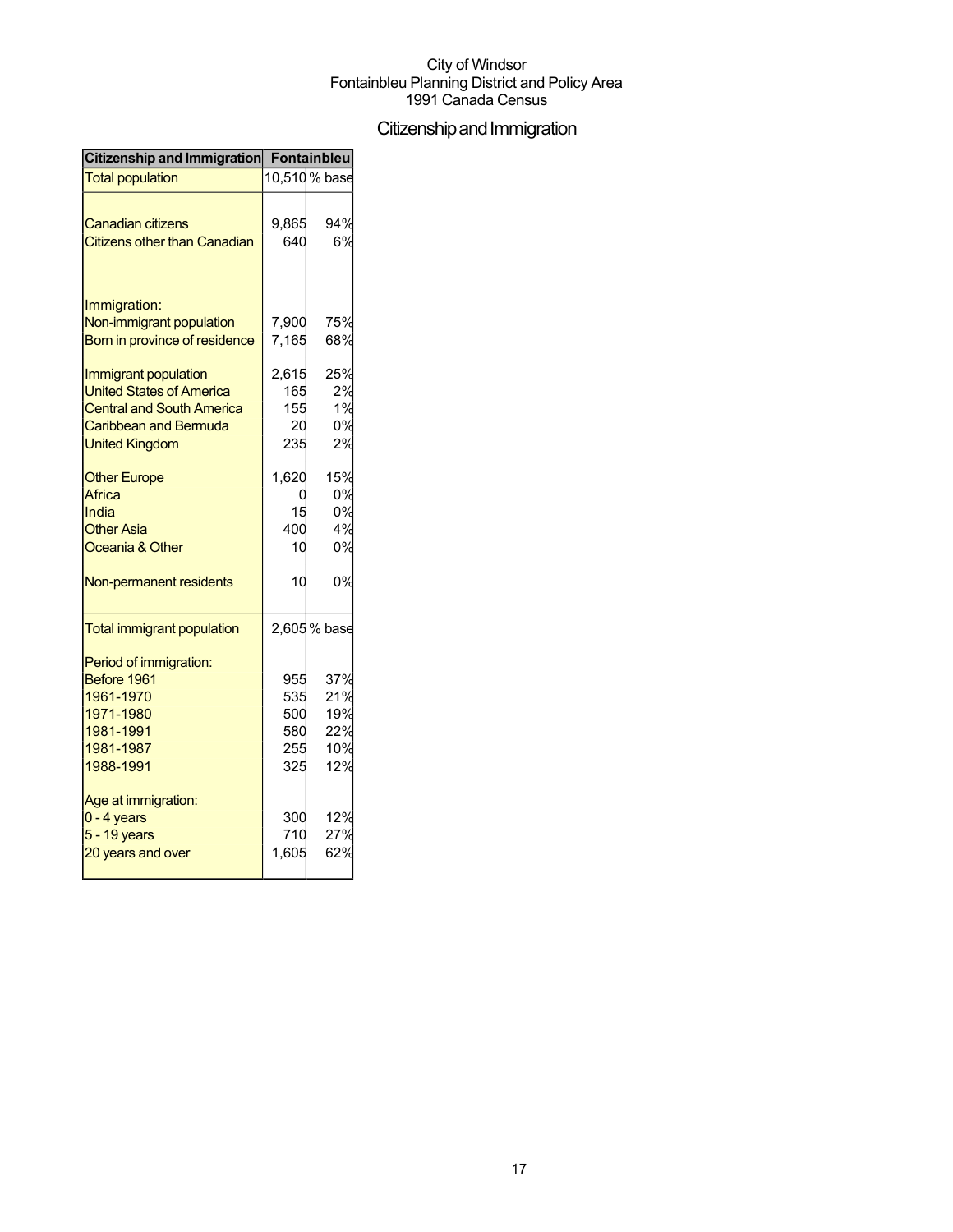## Mobility

| <b>Mobility</b>                                                                                                                             | Fontainbleu                                 |                                     |
|---------------------------------------------------------------------------------------------------------------------------------------------|---------------------------------------------|-------------------------------------|
| One-year mobility status:                                                                                                                   |                                             |                                     |
| Population 1 year and over                                                                                                                  |                                             | 10,355% base                        |
| Non-movers                                                                                                                                  | 8,795                                       | 85%                                 |
| <b>Movers</b><br><b>Intraprovincial movers</b><br><b>Interprovincial migrants</b><br><b>External migrants</b>                               | 1,555<br>1,530<br>40                        | 15%<br>15%<br>0%<br>0%              |
| Five-year mobility status:                                                                                                                  |                                             |                                     |
| Population 5 years and over                                                                                                                 |                                             | 9,845% base                         |
| <b>Non-movers</b>                                                                                                                           | 5,830                                       | 59%                                 |
| <b>Movers</b><br>Non-migrants<br><b>Migrants</b><br><b>Internal migrants</b><br>Intraprovincial migrants<br><b>Interprovincial migrants</b> | 4,030<br>2,930<br>1,090<br>790<br>765<br>35 | 41%<br>30%<br>11%<br>8%<br>8%<br>0% |
| <b>External migrants</b>                                                                                                                    | 310                                         | 3%                                  |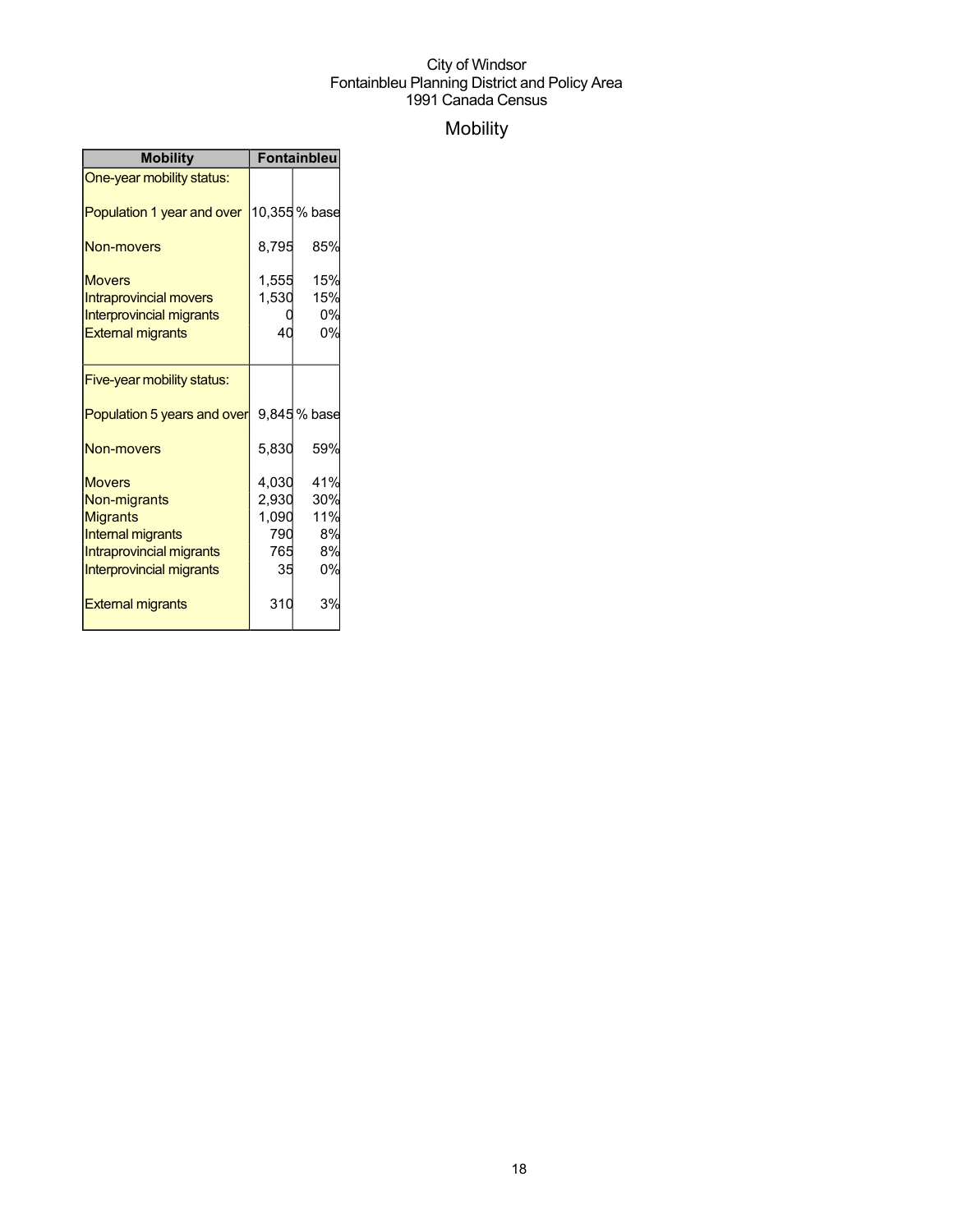## School attendance and Education level

| <b>School attendance and Education level</b>          |       | Fontainbleu  |
|-------------------------------------------------------|-------|--------------|
| Population 15 to 24 years                             |       | 1,700 % base |
| By school attendance:                                 |       |              |
| Not attending school                                  | 440   | 26%          |
| <b>Attending school full time</b>                     | 1,125 | 66%          |
| Attending school part time                            | 115   | 7%           |
| Population over 15 years                              |       | 8,450 % base |
| By highest level of schooling:                        |       |              |
| Less than grade 9                                     | 1,375 | 16%          |
| Grades 9 to 13                                        | 3,810 | 45%          |
| No secondary certificate                              | 2,485 | 29%          |
| With secondary certificate                            | 1,325 | 16%          |
| Trades certificate or diploma                         | 210   | 2%           |
| Other non-university                                  | 1,695 | 20%          |
| <b>Without certificate</b>                            | 615   | 7%           |
| <b>With certificate</b>                               | 1,080 | 13%          |
| University - without degree                           | 805   | 10%          |
| <b>Without certificate</b>                            | 520   | 6%           |
| <b>With certificate</b>                               | 270   | 3%           |
| University - with degree                              | 565   | 7%           |
| Total with postsecondary qualifications               |       | 2,110% base  |
| Educational, recreational and counselling services    | 220   | 10%          |
| Fine and applied arts                                 | 115   | 5%           |
| <b>Humanities and related</b>                         | 75    | 4%           |
| Social sciences and related                           | 185   | 9%           |
| Commerce, management and business administration      | 360   | 17%          |
| Agricultural and biological sciences and technologies | 70    | 3%           |
| Engineering & applied sciences                        | 90    | 4%           |
| Engineering & applied science technologies and trades | 715   | 34%          |
| Health professions, sciences and technologies         | 260   | 12%          |
| Mathematics and physical sciences                     | 30    | 1%           |
| None and all other                                    | 0     | 0%           |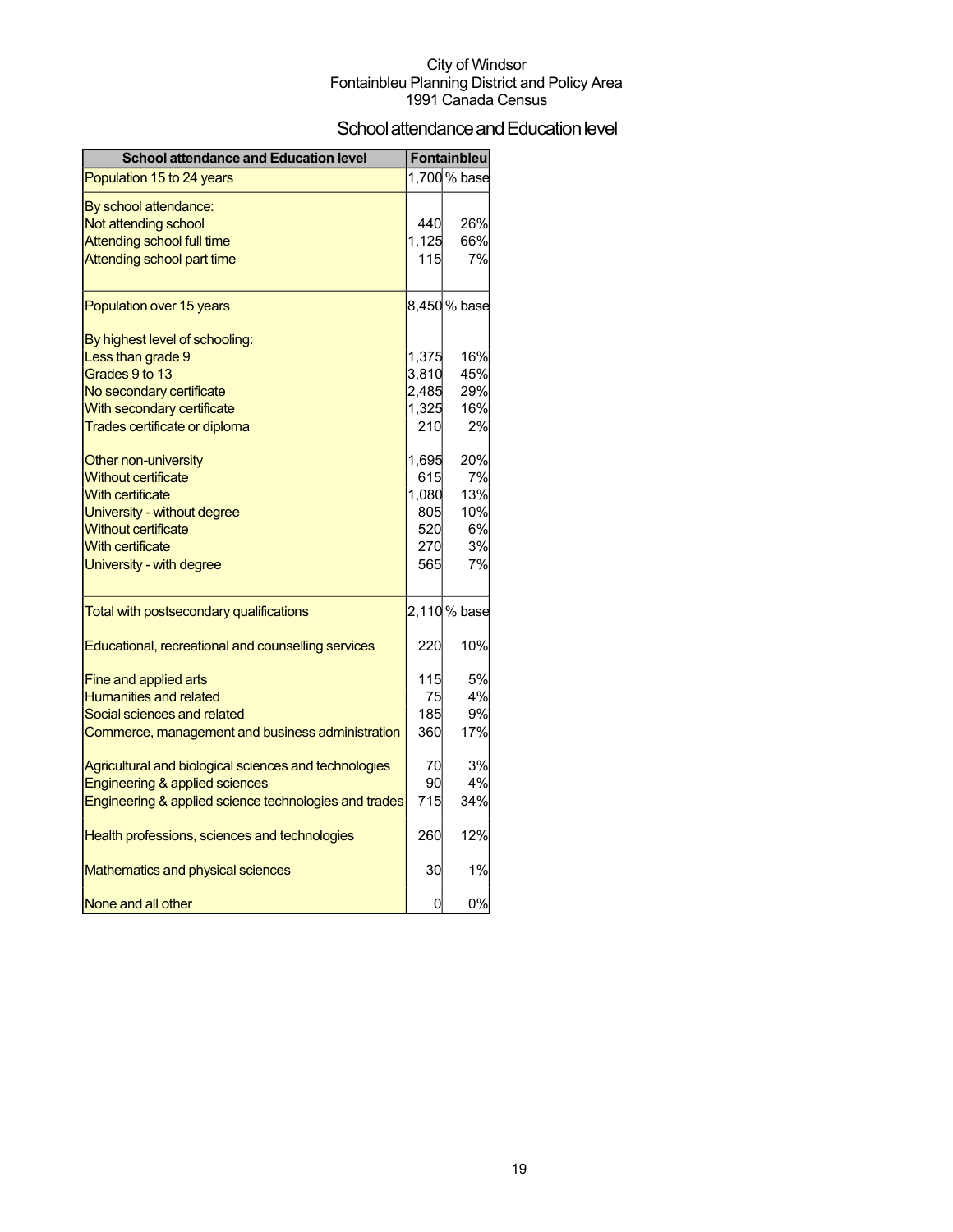## Post-secondary Education by sex

| <b>Post-secondary Education by sex</b>                |            | <b>Fontainbleu</b> |
|-------------------------------------------------------|------------|--------------------|
| Males with postsecondary qualifications               |            | 1,140 % base       |
|                                                       |            |                    |
| Educational, recreational and counselling services    | 45         | 4%                 |
| Fine and applied arts                                 | 10         | 1%                 |
| <b>Humanities and related</b>                         | 45         | 4%                 |
| Social sciences and related                           | 75         | 7%                 |
| Commerce, management and business administration      | <b>135</b> | 12%                |
| Agricultural and biological sciences and technologies | 30         | 3%                 |
| Engineering & applied sciences                        | 80         | 7%                 |
| Engineering & applied science technologies and trades | 650        | 57%                |
| Health professions, sciences and technologies         | 35         | 3%                 |
| Mathematics and physical sciences                     | 30         | 3%                 |
| None and all other                                    | 0          | 0%                 |
| Females with postsecondary qualifications             |            | 970 % base         |
| Educational, recreational and counselling services    | 175        | 18%                |
| Fine and applied arts                                 | 105        | 11%                |
| <b>Humanities and related</b>                         | 30         | 3%                 |
| Social sciences and related                           | 110        | 11%                |
| Commerce, management and business administration      | 225        | 23%                |
| Agricultural and biological sciences and technologies | 40         | 4%                 |
| Engineering & applied sciences                        | 10         | 1%                 |
| Engineering & applied science technologies and trades | 65         | 7%                 |
| Health professions, sciences and technologies         | 225        | 23%                |
| Mathematics and physical sciences                     | 0          | 0%                 |
| None and all other                                    | ŋ          | 0%                 |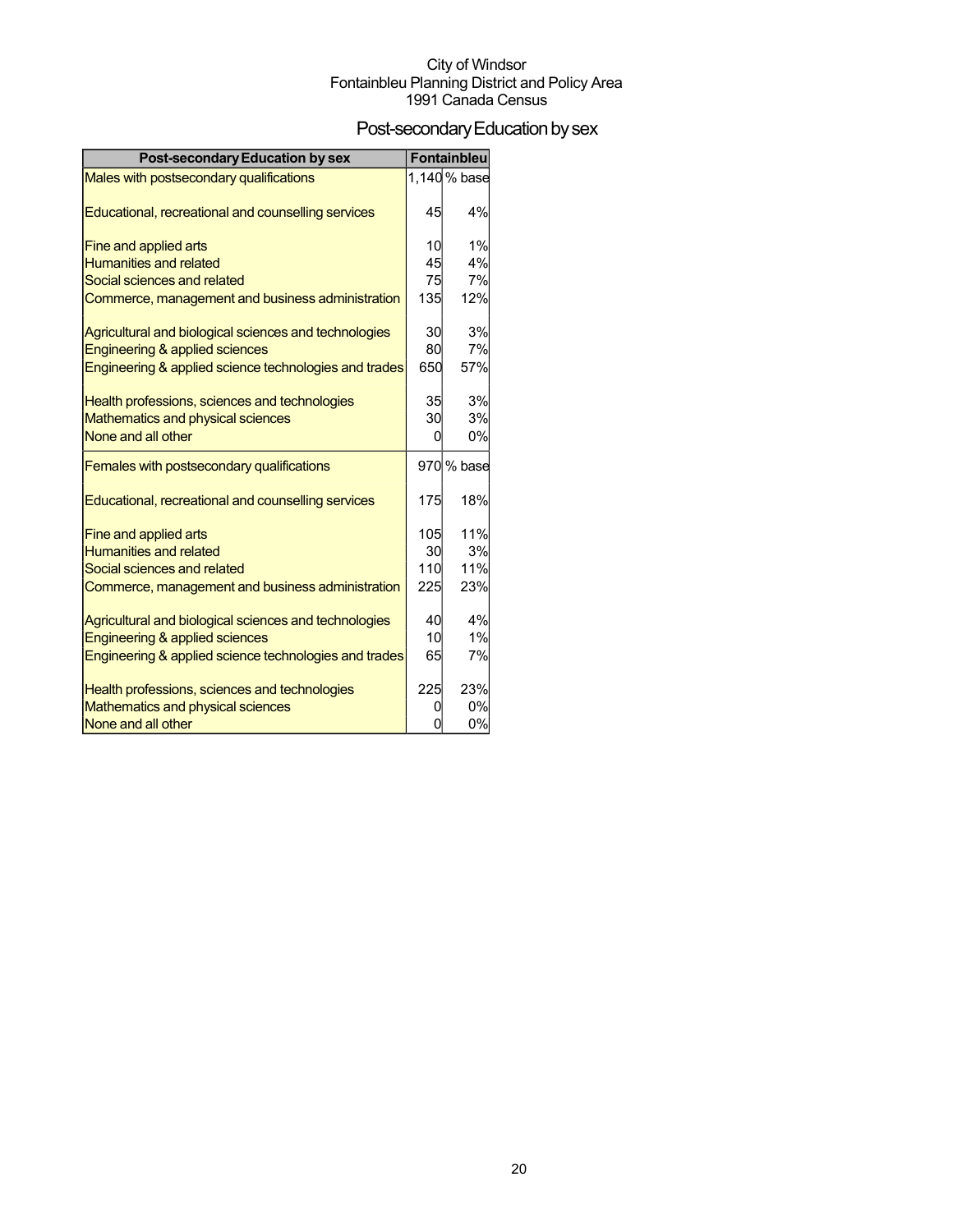## Labour Force

| <b>Labour Force</b>                  | <b>Fontainbleu</b> |              |  |
|--------------------------------------|--------------------|--------------|--|
| Total 15 years and over 8,465 % base |                    |              |  |
| In labour force                      | 5,280              | 62%          |  |
| Employed                             | 4,540              | 54%          |  |
| <b>Unemployed</b>                    | 735                | 9%           |  |
| Not in the labour force              | 3,190              | 38%          |  |
| <b>Unemployment rate</b>             | 14%                |              |  |
| <b>Participation rate</b>            | 62%                |              |  |
| Total 15-24 years                    |                    | 1,695 % base |  |
| In labour force                      | 1,110              | 65%          |  |
| Employed                             | 935                | 55%          |  |
| <b>Unemployed</b>                    | 195                | 12%          |  |
| Not in the labour force              | 590                | 35%          |  |
| Unemployment rate                    | 18%                |              |  |
| <b>Participation rate</b>            | 65%                |              |  |
| Total 25 years and over 6,770 % base |                    |              |  |
| In labour force                      | 4,170              | 62%          |  |
| Employed                             | 3,600              | 53%          |  |
| <b>Unemployed</b>                    | 560                | 8%           |  |
| Not in the labour force              | 2,605              | 38%          |  |
| Unemployment rate                    | 13%                |              |  |
| <b>Participation rate</b>            | 62%                |              |  |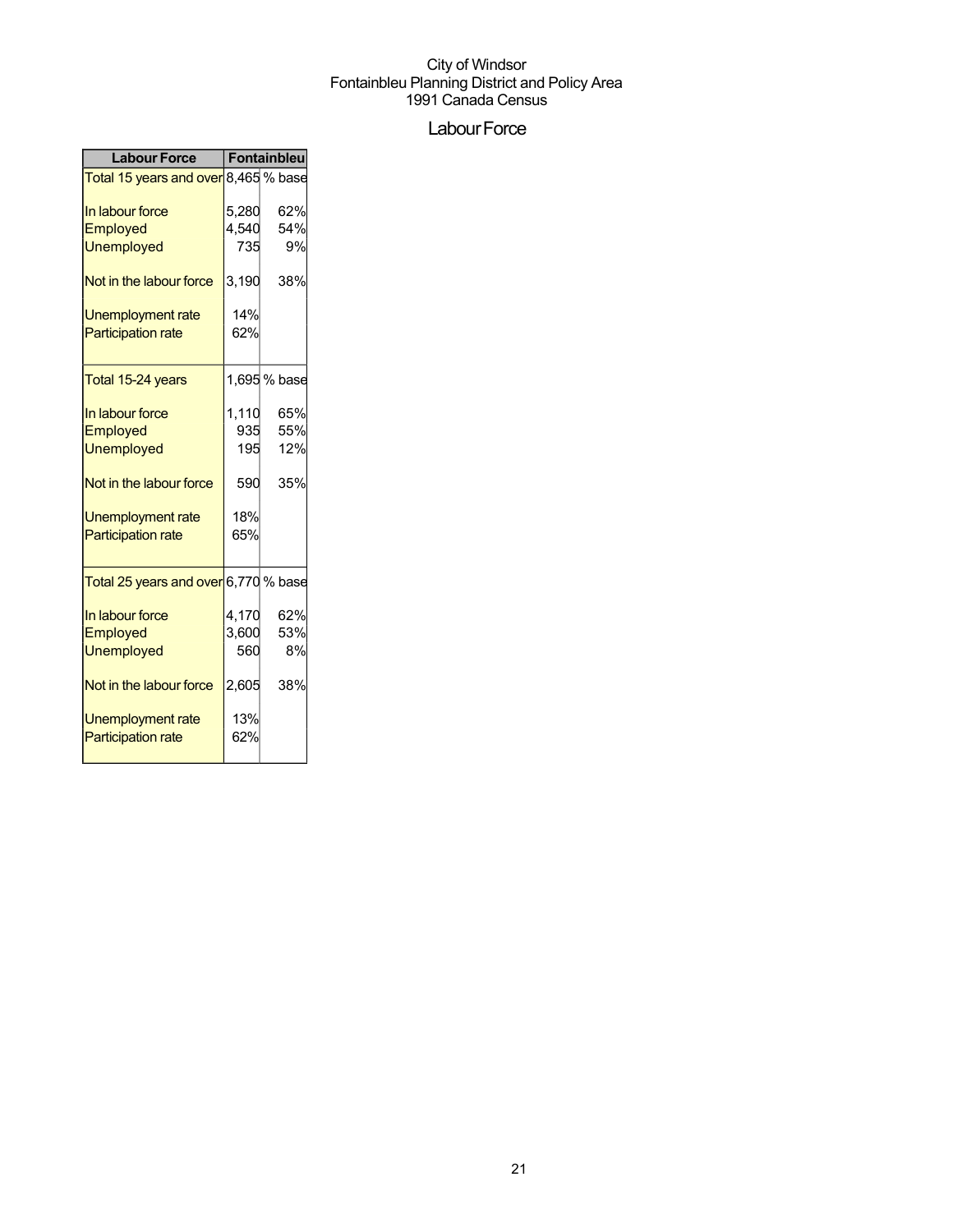## Labour Force - Males

| Labour Force - Males   Fontainbleu   |       |            |
|--------------------------------------|-------|------------|
| Males 15 years and over 3,935 % base |       |            |
| In labour force                      | 2,850 | 72%        |
| Employed                             | 2,455 | 62%        |
| <b>Unemployed</b>                    | 415   | 11%        |
| Not in the labour force              | 1,065 | 27%        |
| Unemployment rate                    | 15%   |            |
| <b>Participation rate</b>            | 72%   |            |
| Males 15-24 years                    |       | 830 % base |
| In labour force                      | 555   | 67%        |
| Employed                             | 475   | 57%        |
| <b>Unemployed</b>                    | 75    | 9%         |
| Not in the labour force              | 280   | 34%        |
| Unemployment rate                    | 14%   |            |
| <b>Participation rate</b>            | 67%   |            |
| Males 25 years and over 3,105 % base |       |            |
| In labour force                      | 2,320 | 75%        |
| Employed                             | 1,990 | 64%        |
| <b>Unemployed</b>                    | 340   | 11%        |
| Not in the labour force              | 790   | 25%        |
| Unemployment rate                    | 15%   |            |
| <b>Participation rate</b>            | 75%   |            |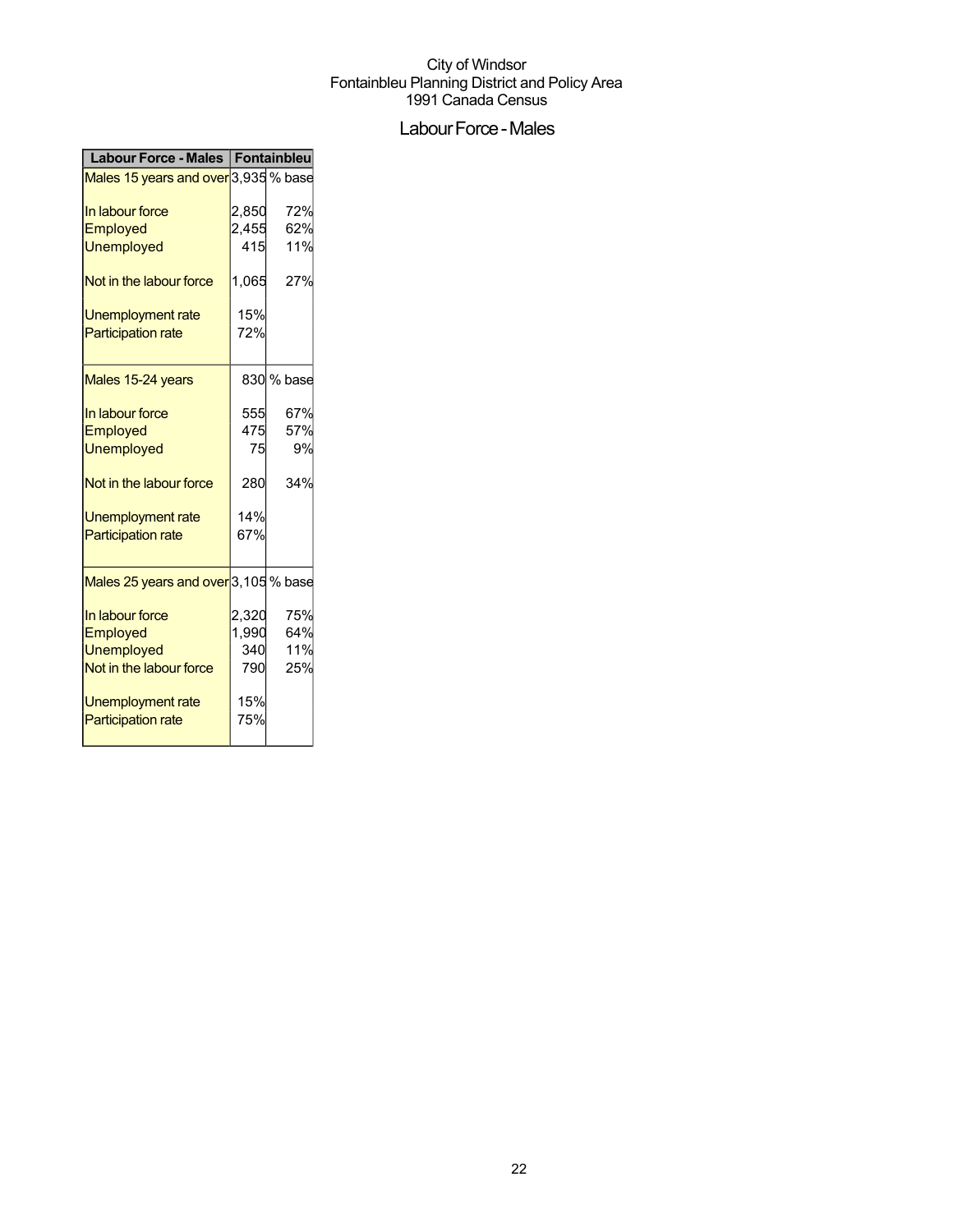## Labour Force - Females

| Labour Force - Females   Fontainbleu   |       |            |
|----------------------------------------|-------|------------|
| Females 15 years and over 4,530 % base |       |            |
| In labour force                        | 2,420 | 53%        |
| Employed                               | 2,080 | 46%        |
| <b>Unemployed</b>                      | 335   | 7%         |
| Not in the labour force                | 2,120 | 47%        |
| Unemployment rate                      | 14%   |            |
| <b>Participation rate</b>              | 53%   |            |
| Females 15-24 years                    |       | 875 % base |
| In labour force                        | 560   | 64%        |
| Employed                               | 455   | 52%        |
| <b>Unemployed</b>                      | 105   | 12%        |
| Not in the labour force                | 290   | 33%        |
| <b>Unemployment rate</b>               | 19%   |            |
| <b>Participation rate</b>              | 64%   |            |
| Females 25 years and over 3,650 % base |       |            |
| In labour force                        | 1,835 | 50%        |
| Employed                               | 1,630 | 45%        |
| <b>Unemployed</b>                      | 215   | 6%         |
| Not in the labour force                | 1,815 | 50%        |
| Unemployment rate                      | 12%   |            |
| <b>Participation rate</b>              | 50%   |            |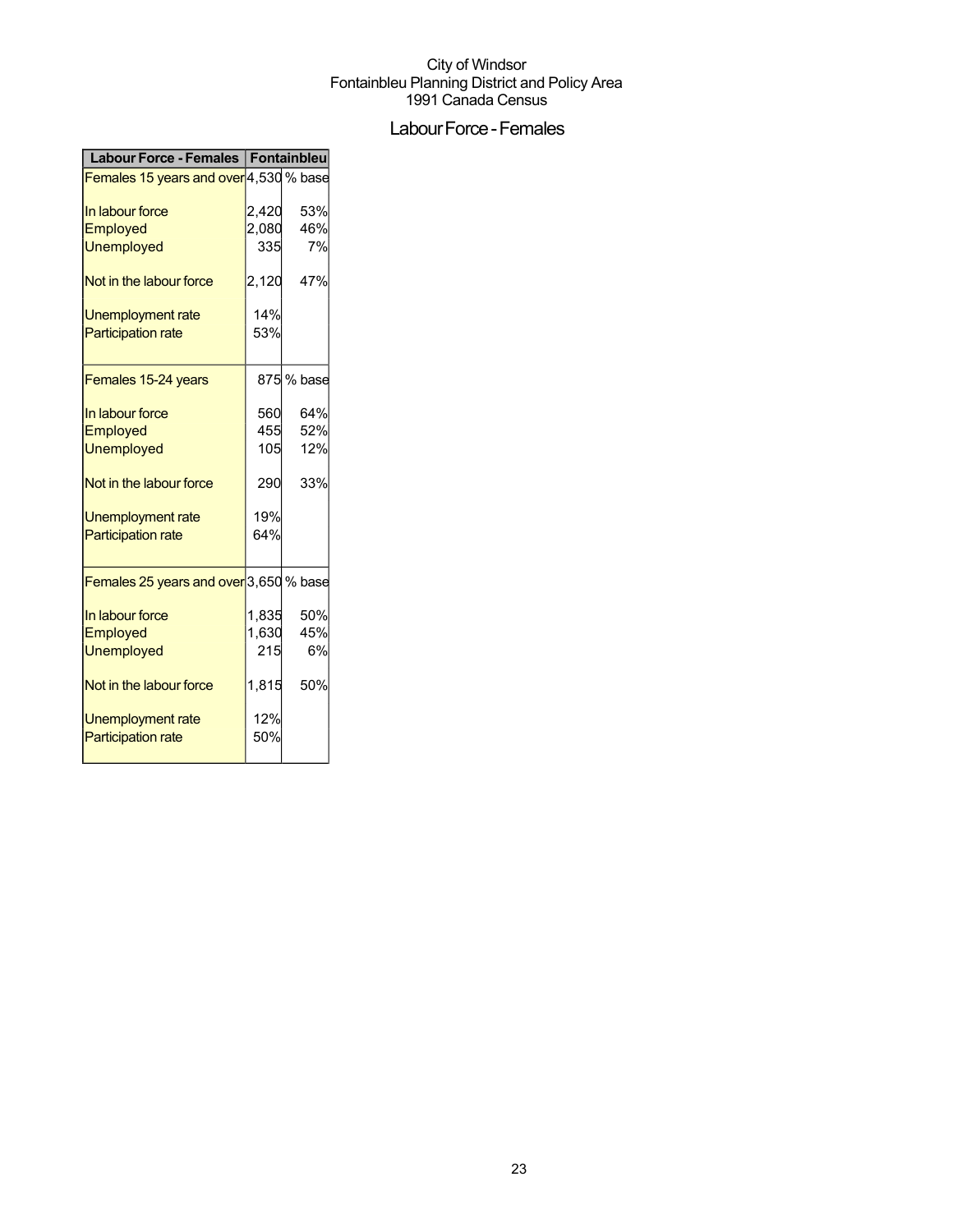## Labour Force - Females with Children

| <b>Labour Force - Females with Children</b>                    |       | Fontainbleu  |
|----------------------------------------------------------------|-------|--------------|
| Females, 15 years and older, no children at home               |       | 2,580 % base |
| In the labour force                                            | 1,220 | 47%          |
| Employed                                                       | 1,090 | 42%          |
| <b>Unemployed</b>                                              | 140   | 5%           |
| Not in the labour force                                        | 1,355 | 53%          |
|                                                                |       |              |
| Unemployment rate                                              | 11%   |              |
| <b>Participation rate</b>                                      | 47%   |              |
| Females 15 years and older with children at home               |       | 1,930 % base |
| In the labour force                                            | 1,160 | 60%          |
| Employed                                                       | 990   | 51%          |
| <b>Unemployed</b>                                              | 200   | 10%          |
| Not in the labour force                                        | 765   | 40%          |
| Unemployment rate                                              | 17%   |              |
| <b>Participation rate</b>                                      | 60%   |              |
|                                                                |       |              |
| Females with children under 6 years only                       |       | 365 % base   |
| In the labour force                                            | 235   | 64%          |
| Employed                                                       | 210   | 58%          |
| <b>Unemployed</b>                                              | 45    | 12%          |
| Not in the labour force                                        | 150   | 41%          |
| Unemployment rate                                              | 19%   |              |
| <b>Participation rate</b>                                      | 64%   |              |
|                                                                |       |              |
| Females with children under 6 and children six years and older |       | 230 % base   |
| In the labour force                                            | 115   | 50%          |
| Employed                                                       | 50    | 22%          |
| <b>Unemployed</b>                                              | 25    | 11%          |
| Not in the labour force                                        | 110   | 48%          |
| Unemployment rate                                              | 22%   |              |
| <b>Participation rate</b>                                      | 50%   |              |
| Females with children over 6 years only                        |       | 1,320 % base |
| In the labour force                                            | 815   | 62%          |
| Employed                                                       | 705   | 53%          |
| <b>Unemployed</b>                                              | 110   | 8%           |
| Not in the labour force                                        | 500   | 38%          |
| Unemployment rate                                              | 13%   |              |
| <b>Participation rate</b>                                      | 62%   |              |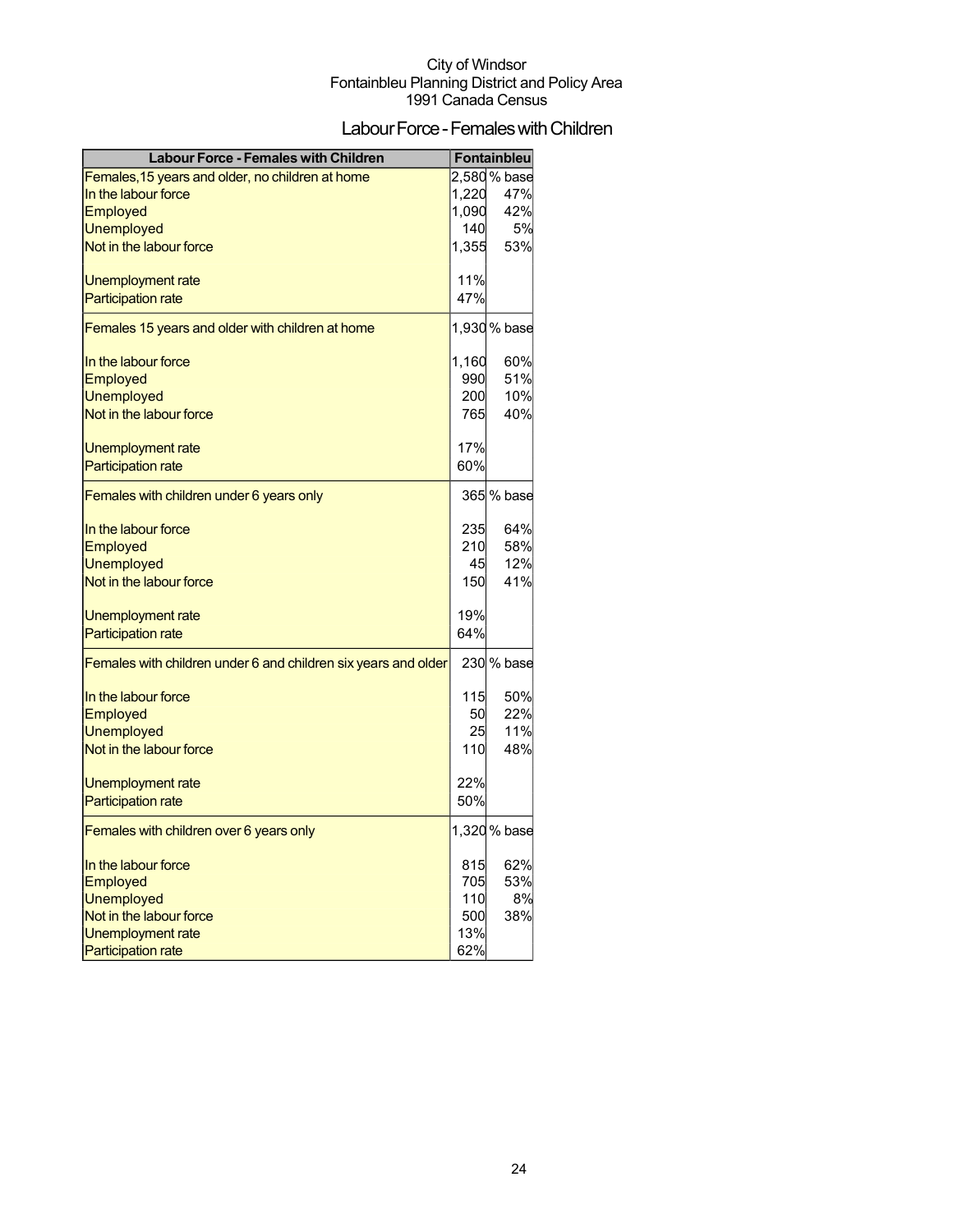## Fertility

| <b>Fertility</b>                                                          |       | <b>Fontainbleul</b> |
|---------------------------------------------------------------------------|-------|---------------------|
| Ever-married women 15 years and older, by children ever born 3,505 % base |       |                     |
|                                                                           |       |                     |
| No child                                                                  | 460   | 13%                 |
| 1 child                                                                   | 515   | 15%                 |
| 2 children                                                                | 1,075 | 31%                 |
| 3 children                                                                | 850   | 24%                 |
| 4 or more children                                                        | 615   | 18%                 |
| Children ever-born per 1000                                               | 2,399 |                     |
| Ever-married women 15-44 years                                            | 1,560 |                     |
| Children ever-born per 1000                                               | 1,679 |                     |
| Single women 15 years and over                                            | 1,005 |                     |
| Children ever-born per 1000                                               | 131   |                     |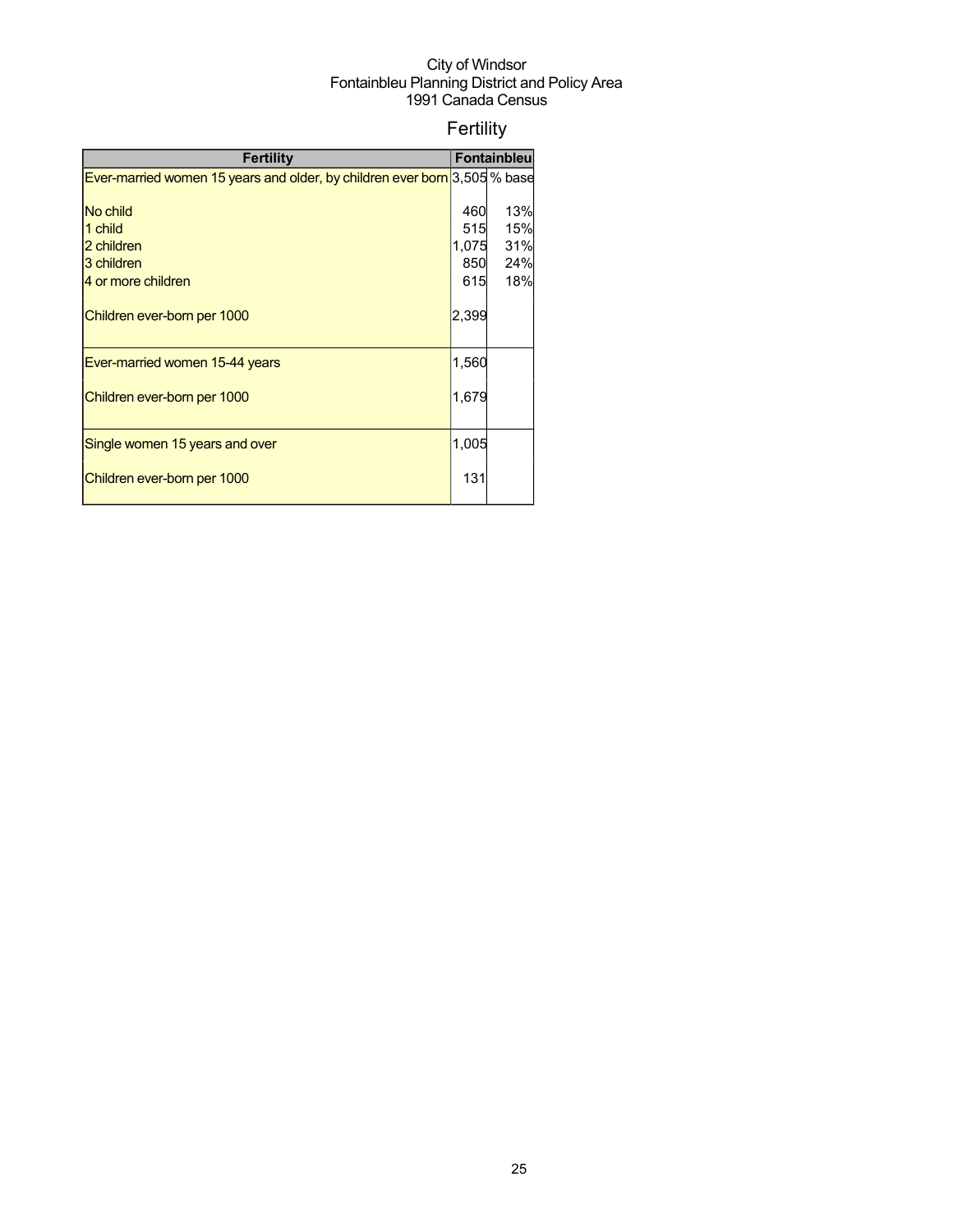## Industry

| <b>Industry</b>                                    |       | Fontainbleu |
|----------------------------------------------------|-------|-------------|
| Total labour force 15 years and older 5,270 % base |       |             |
| <b>Total for all industries</b>                    | 5,160 | 98%         |
| <b>Agriculture and related</b>                     | 45    | 1%          |
| <b>Fishing and trapping</b>                        |       | 0%          |
| Logging and forestry                               |       | 0%          |
| Mining, quarrying & oil wells                      | 10    | 0%          |
| Manufacturing                                      | 1,785 | 34%         |
| Construction                                       | 235   | 4%          |
| <b>Transportation and storage</b>                  | 135   | 3%          |
| <b>Communication and utilities</b>                 | 85    | 2%          |
| <b>Wholesale trade</b>                             | 170   | 3%          |
| <b>Retail trade</b>                                | 790   | 15%         |
| <b>Finance and insurance</b>                       | 140   | 3%          |
| Real estate and insurance agents                   | 25    | 0%          |
| <b>Business service</b>                            | 185   | 4%          |
| Government service                                 | 135   | 3%          |
| <b>Educational service</b>                         | 250   | 5%          |
| <b>Health and social service</b>                   | 410   | 8%          |
| Accommodation & food service                       | 380   | 7%          |
| Other service industries                           | 325   | 6%          |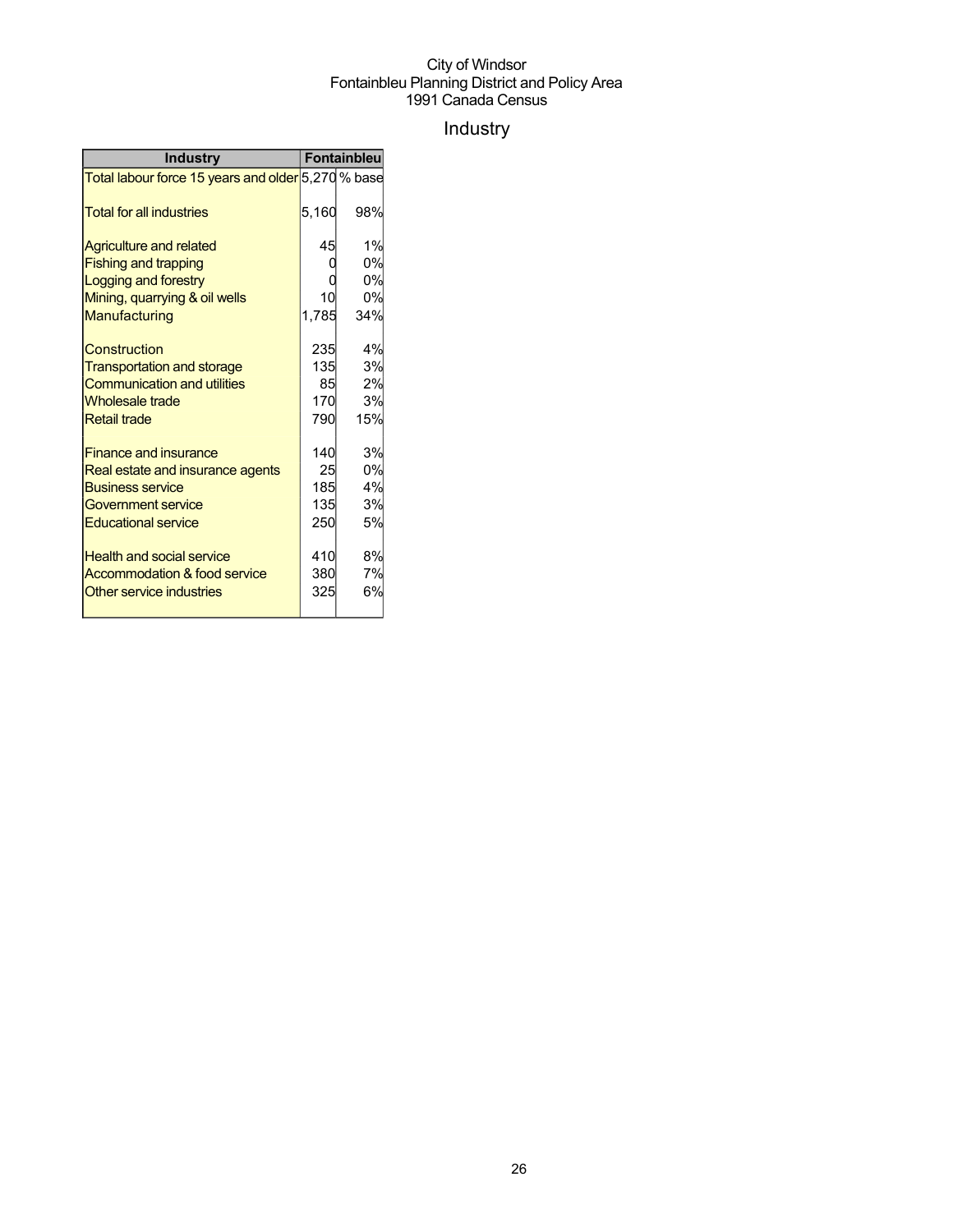## **Occupation**

| <b>Occupation</b>                             |     | Fontainbleu  |
|-----------------------------------------------|-----|--------------|
| <b>Total for all occupations</b>              |     | 5,155 % base |
|                                               |     |              |
| <b>Managerial and administrative</b>          | 340 | 7%           |
| Natural sciences, engineering and mathematics | 110 | 2%<br>1%     |
| Social sciences & related                     | 60  |              |
| Religion                                      | 10  | 0%           |
| <b>Teaching and related</b>                   | 140 | 3%           |
| <b>Medicine and health</b>                    | 220 | 4%           |
| Art, literary, recreational                   | 50  | 1%           |
| <b>Clerical and related</b>                   | 840 | 16%          |
| <b>Sales</b>                                  | 460 | 9%           |
| Service                                       | 660 | 13%          |
| Farming, horticultural and animal husbandry   | 30  | 1%           |
| Fishing, trapping and related                 |     | 0%           |
| <b>Forestry and logging</b>                   |     | 0%           |
| Mining, quarrying, oil & gas                  |     | 0%           |
| Processing                                    | 155 | 3%           |
| <b>Machining and related</b>                  | 360 | 7%           |
| Product fabricating, assembly and repairing   | 910 | 18%          |
| <b>Construction trades</b>                    | 260 | 5%           |
| <b>Transport equipment operating</b>          | 125 | 2%           |
| Material handling & related                   | 135 | 3%           |
| Other crafts, equipment operating             | 10  | 0%           |
| Occupations not elsewhere classified          | 215 | 4%           |
|                                               |     |              |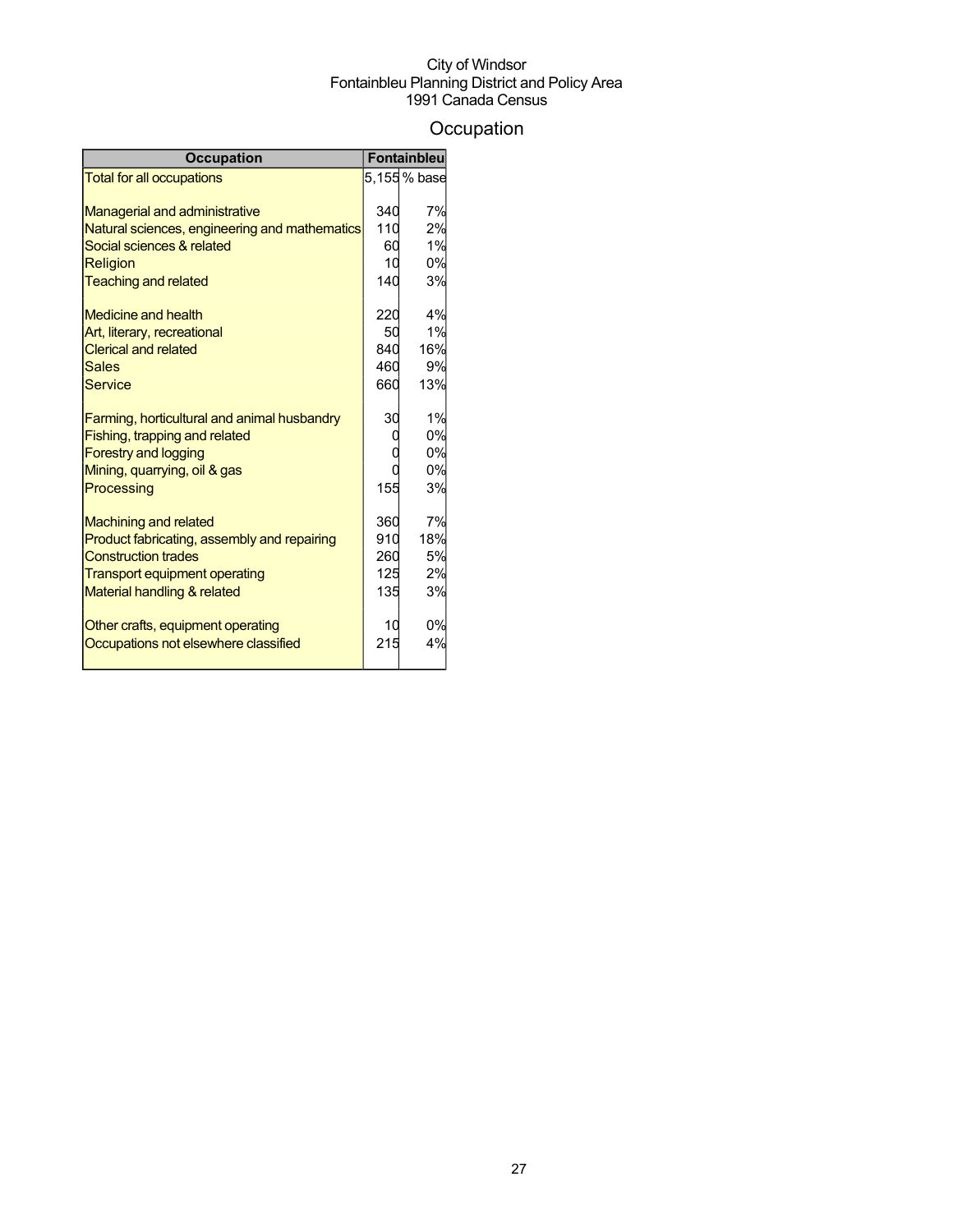## Occupation-Males

| <b>Occupation - Males</b>                     |     | Fontainbleu  |
|-----------------------------------------------|-----|--------------|
| Males, all occupations                        |     | 2,815 % base |
|                                               |     |              |
| Managerial, administrative                    | 185 | 7%           |
| Natural sciences, engineering and mathematics | 90  | 3%           |
| Social sciences & related                     | 20  | 1%           |
| Religion                                      | 0   | 0%           |
| <b>Teaching and related</b>                   | 40  | 1%           |
| <b>Medicine and health</b>                    | 30  | 1%           |
| Art, literary, recreational                   | 25  | 1%           |
| <b>Clerical and related</b>                   | 215 | 8%           |
| <b>Sales</b>                                  | 195 | 7%           |
| <b>Service</b>                                | 225 | 8%           |
| Farming, horticultural and animal husbandry   | 20  | 1%           |
| Fishing, trapping and related                 |     | 0%           |
| <b>Forestry and logging</b>                   |     | 0%           |
| Mining, quarrying, oil & gas                  |     | 0%           |
| Processing                                    | 85  | 3%           |
| <b>Machining and related</b>                  | 325 | 12%          |
| Product fabricating, assembly and repairing   | 665 | 24%          |
| <b>Construction trades</b>                    | 250 | 9%           |
| <b>Transport equipment operating</b>          | 95  | 3%           |
| Material handling & related                   | 115 | 4%           |
| Other crafts, equipment operating             | 10  | 0%           |
| Occupations not elsewhere classified          | 165 | 6%           |
|                                               |     |              |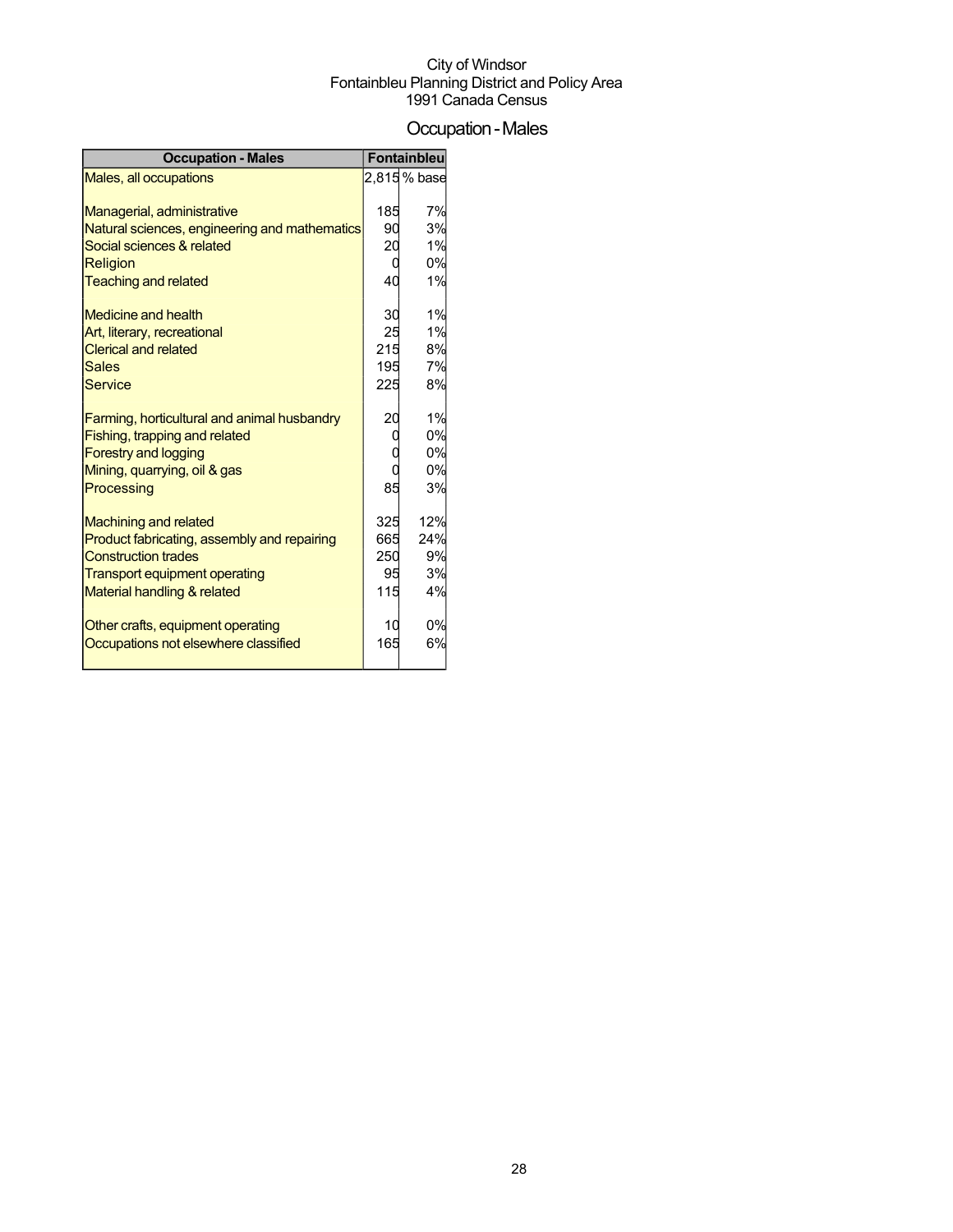### Occupation-Females

| <b>Occupation - Females</b>                   |     | Fontainbleu  |
|-----------------------------------------------|-----|--------------|
| Females, all occupations                      |     | 2,340 % base |
|                                               |     |              |
| Managerial, administrative                    | 155 | 7%           |
| Natural sciences, engineering and mathematics | 20  | 1%           |
| Social sciences & related                     | 40  | 2%           |
| <b>Religion</b>                               | 10  | 0%           |
| <b>Teaching and related</b>                   | 100 | 4%           |
| Medicine and health                           | 190 | 8%           |
| Art, literary, recreational                   | 25  | 1%           |
| <b>Clerical and related</b>                   | 625 | 27%          |
| <b>Sales</b>                                  | 265 | 11%          |
| <b>Service</b>                                | 435 | 19%          |
| Farming, horticultural and animal husbandry   | 10  | 0%           |
| Fishing, trapping and related                 | O   | 0%           |
| <b>Forestry and logging</b>                   |     | 0%           |
| Mining, quarrying, oil & gas                  | 0   | 0%           |
| Processing                                    | 70  | 3%           |
| <b>Machining and related</b>                  | 35  | 1%           |
| Product fabricating, assembly and repairing   | 245 | 10%          |
| <b>Construction trades</b>                    | 10  | 0%           |
| <b>Transport equipment operating</b>          | 30  | 1%           |
| Material handling & related                   | 20  | 1%           |
| Other crafts, equipment operating             |     | 0%           |
| Occupations not elsewhere classified          | 50  | 2%           |
|                                               |     |              |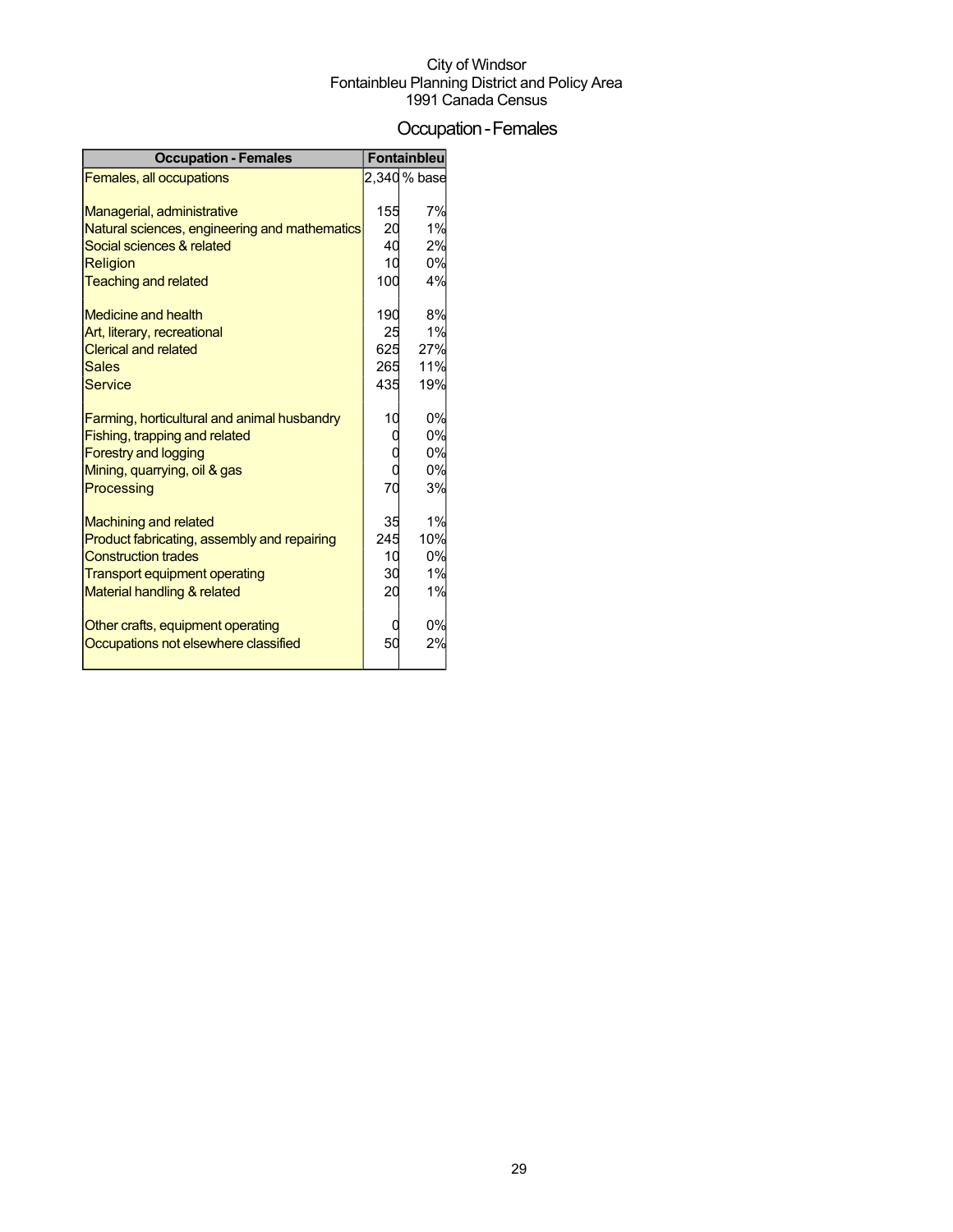## ClassofWorker

| <b>Class of Worker</b>               | Fontainbleu |              |  |
|--------------------------------------|-------------|--------------|--|
| <b>Total - All classes of worker</b> |             | 5.165 % base |  |
| <b>Paid workers</b>                  | 5,020       | 97%          |  |
| <b>Employees</b>                     | 4,980       | 96%          |  |
| Self-employed (incorporated)         | 30          | 1%           |  |
| Self-employed (unincorporated)       | 130         | 3%           |  |
| <b>Unpaid family workers</b>         |             | 0%           |  |
| Males - All classes of worker        |             | 2,815 % base |  |
| <b>Paid workers</b>                  | 2,730       | 97%          |  |
| <b>Employees</b>                     | 2,710       | 96%          |  |
| Self-employed (incorporated)         | 20          | 1%           |  |
| Self-employed (unincorporated)       | 70          | 2%           |  |
| <b>Unpaid family workers</b>         |             | 0%           |  |
| <b>Females - All classes</b>         |             | 2,350 % base |  |
| <b>Paid workers</b>                  | 2,290       | 97%          |  |
| <b>Employees</b>                     | 2,270       | 97%          |  |
| Self-employed (incorporated)         | 10          | 0%           |  |
| Self-employed (unincorporated)       | 60          | 3%           |  |
| <b>Unpaid family workers</b>         |             | 0%           |  |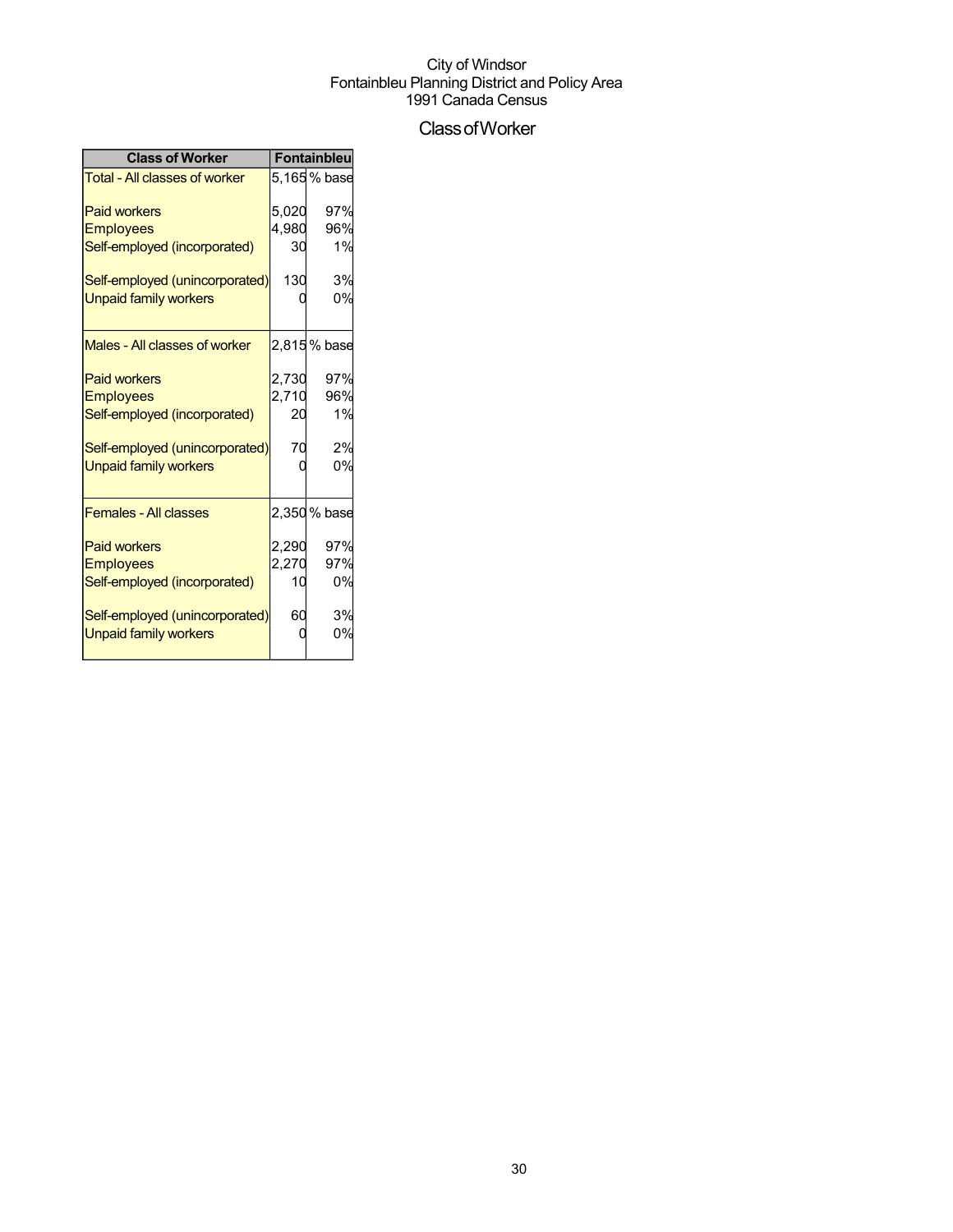## Place of Work

| <b>Place of Work</b>                                                |                 | Fontainbleu    |
|---------------------------------------------------------------------|-----------------|----------------|
| <b>Total in labour force</b>                                        |                 | 4,545% base    |
| Usual place of work:                                                | 4,340           | 95%            |
| In Census Sub-division of residence <sup>[3,905]</sup>              |                 | 86%            |
| In different Census Sub-division<br>In Census Division of residence | 420<br>390      | 9%<br>9%       |
| At home<br><b>Outside Canada</b><br>No usual place of work          | 100<br>55<br>30 | 2%<br>1%<br>1% |
| <b>Males in labour force</b>                                        |                 | 2,465 % base   |
| Usual place of work:                                                | 2,360           | 96%            |
| In Census Sub-division of residence <sup>[2,125]</sup>              |                 | 86%            |
| In different Census Sub-division<br>In Census Division of residence | 235<br>205      | 10%<br>8%      |
| At home<br><b>Outside Canada</b><br>No usual place of work          | 35<br>30<br>30  | 1%<br>1%<br>1% |
| <b>Females in labour force</b>                                      |                 | 2,080 % base   |
| Usual place of work:                                                | 1,980           | 95%            |
| In Census Sub-division of residence 1,780                           |                 | 86%            |
| In different Census Sub-division<br>In Census Division of residence | 185<br>185      | 9%<br>9%       |
| At home<br><b>Outside Canada</b><br>No usual place of work          | 65<br>25<br>0   | 3%<br>1%<br>0% |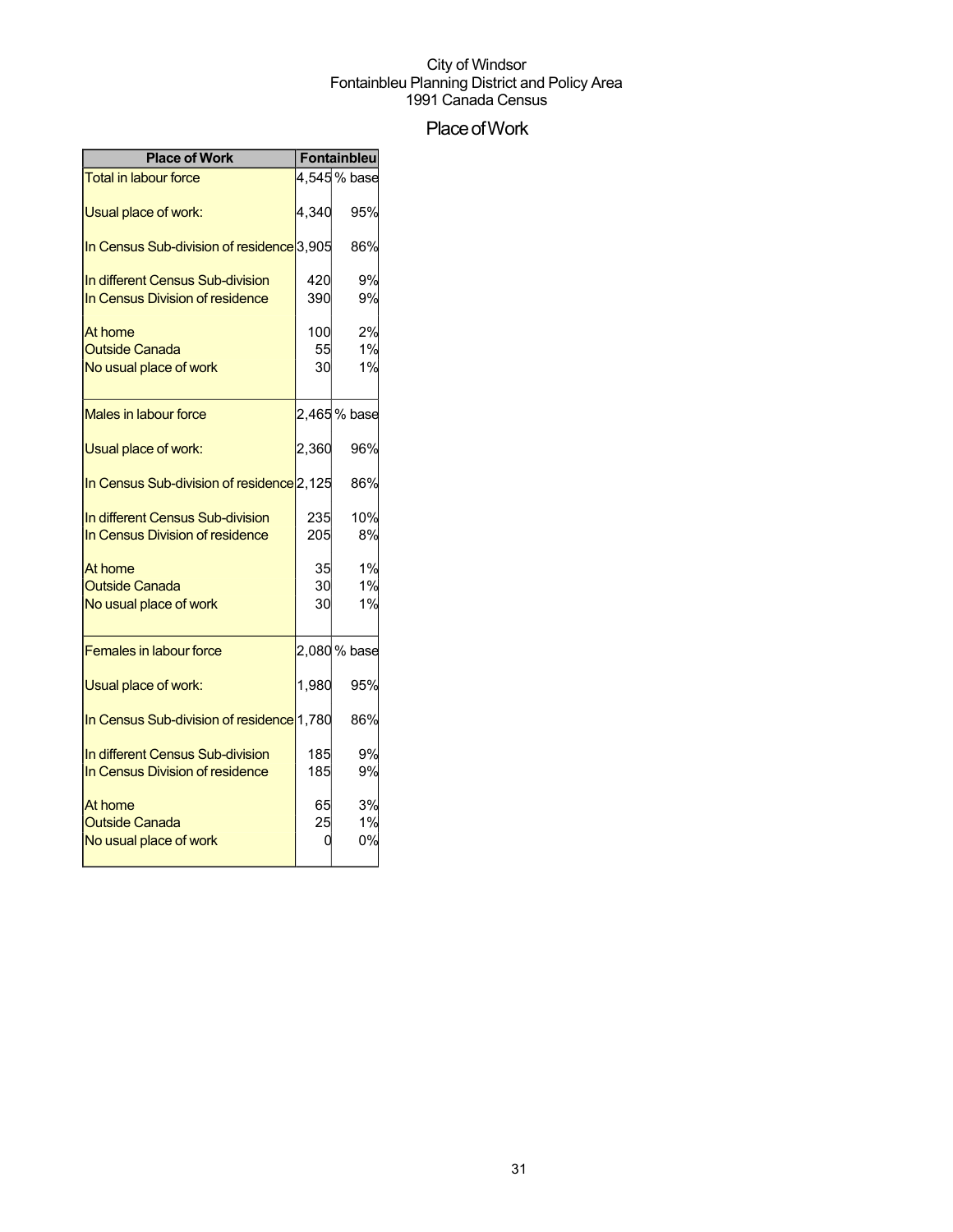## Families in Labour Force

| <b>Families in Labour Force</b>                                                                                                                                                    | Fontainbleu                  |                                        |  |
|------------------------------------------------------------------------------------------------------------------------------------------------------------------------------------|------------------------------|----------------------------------------|--|
| Census families in private<br>households                                                                                                                                           |                              | 2,945% base                            |  |
| Married & common-law families 2,465<br>No member in labour force<br>Some members in labour force 2,070<br>One member only<br>Two or more members<br><b>Couples in labour force</b> | 390<br>535<br>1,530<br>1,325 | 84%<br>13%<br>70%<br>18%<br>52%<br>45% |  |
| Lone-parent families<br>No member in labour force<br>Some members in labour force<br><b>Parent in labour force</b>                                                                 | 480<br>165<br>310<br>240     | 16%<br>6%<br>11%<br>8%                 |  |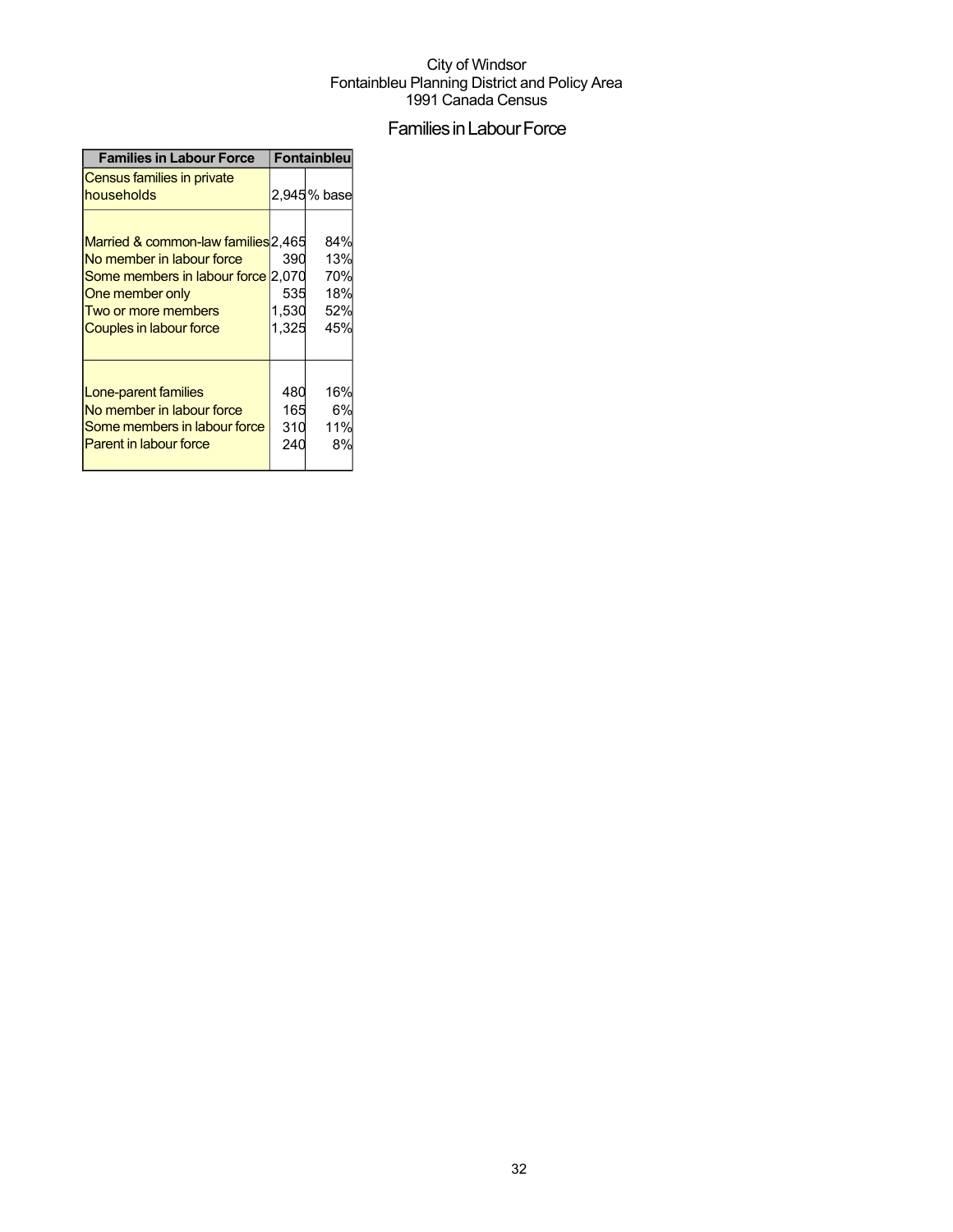## Income - full and part-time employment

| Income - full and part-time employment Fontainbleu |              |
|----------------------------------------------------|--------------|
| <b>Males and females</b>                           |              |
| Worked full year, full time                        | 2,595        |
| Average employment income                          | \$32,244     |
| Aggregate income (000)                             | \$83,674     |
| Worked part year or part time                      | 2,430        |
| Average employment income                          | \$14,043     |
| Aggregate income (000)                             | \$34,124     |
| <b>Males</b>                                       |              |
| Worked full year, full time                        | 1,560        |
| Average employment income                          | \$36,785     |
| Aggregate income (000)                             | \$57,384     |
| Worked part year or part time                      | 1,165        |
| Average employment income                          | \$18,760     |
| Aggregate income (000)                             | \$21,855     |
| <b>Females</b>                                     |              |
| Worked full year, full time                        | 1,035        |
| Average employment income                          | \$25,401     |
| Aggregate income (000)                             | \$26,290     |
| Worked part year or part time                      | 1,265        |
| Average employment income                          | \$9,699      |
| Aggregate income (000)                             | \$12,269,000 |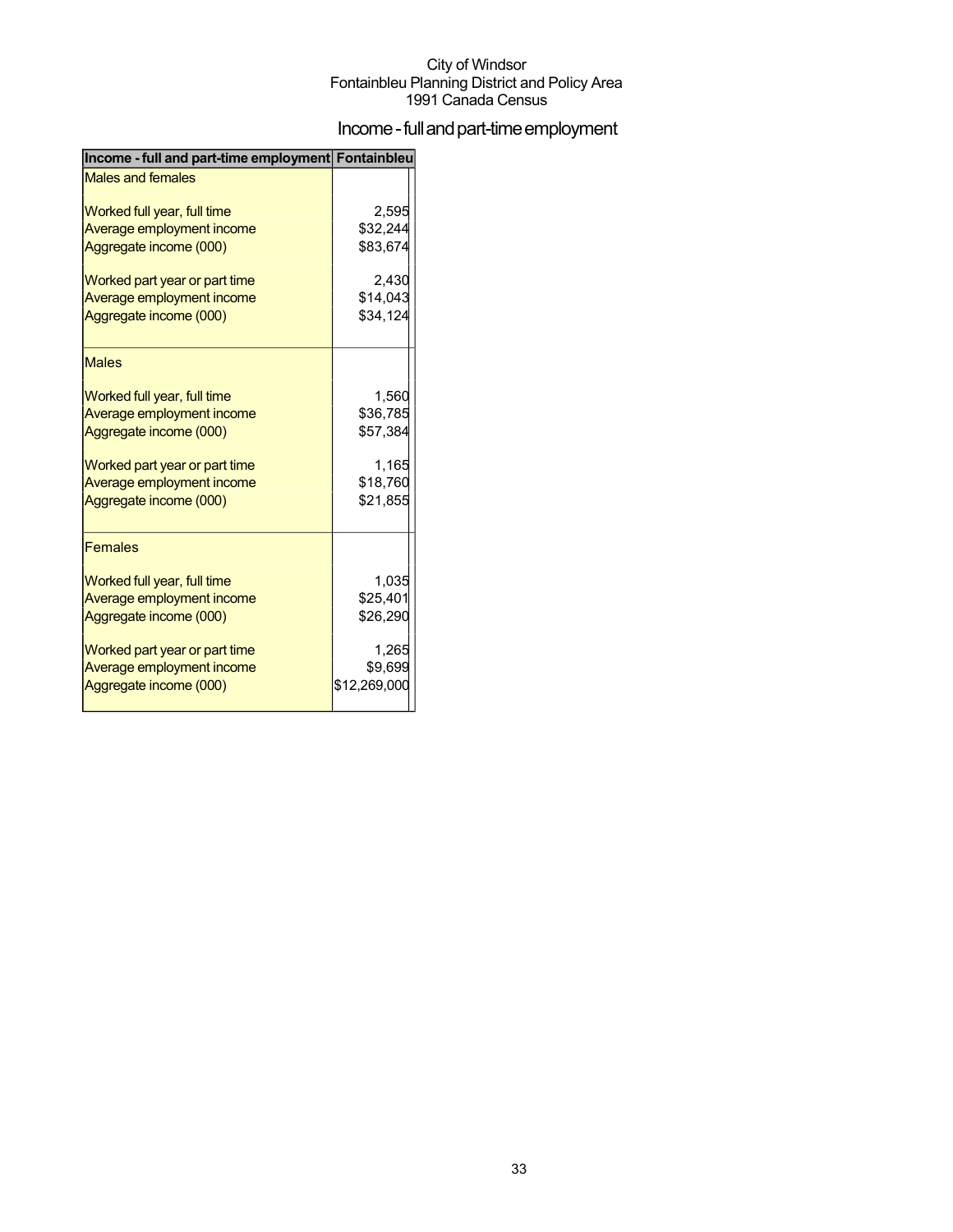## Income - Individual Source of Income

| Income - Individual<br><b>Source of Income</b> | <b>Fontainbleu</b> |                            |
|------------------------------------------------|--------------------|----------------------------|
| Total 15 years and over with income            |                    | 7,645% base                |
| <b>Under \$7,500</b><br>\$7,500 - \$14,999     |                    | 1,65021.60%<br>1,74022.80% |
| \$15,000 - \$29,999                            |                    | 2,01526.40%                |
| \$30,000 and over                              |                    | 2,22529.10%                |
| Average income                                 | \$21,525           |                            |
| Aggregate income (000)                         | \$164,562          |                            |
| <b>Median income</b>                           | \$19,575           |                            |
| Males 15 years and over with income            |                    | 3,695% base                |
| <b>Under \$7,500</b>                           |                    | 51013.80%                  |
| \$7,500 - \$14,999                             |                    | 480 13.00%                 |
| \$15,000 - \$29,999                            |                    | 1,01027.30%                |
| \$30,000 and over                              |                    | 1,68045.50%                |
| Average income                                 | \$27,779           |                            |
| Aggregate income (000)                         | \$102,642          |                            |
| <b>Median income</b>                           | \$27,241           |                            |
| Females 15 years and over with income          |                    | 3,950 % base               |
| <b>Under \$7,500</b>                           |                    | 1,14028.90%                |
| \$7,500 - \$14,999                             |                    | 1,26031.90%                |
| \$15,000 - \$29,999                            |                    | 1,00525.40%                |
| \$30,000 and over                              |                    | 545 13.80%                 |
| Average income                                 | \$15,676           |                            |
| Aggregate income (000)                         | \$61,920           |                            |
| <b>Median income</b>                           | \$12,404           |                            |
| Source of total income:                        |                    |                            |
| <b>Employment income</b>                       | 74%                |                            |
| Government transfer payments                   | 14%                |                            |
| <b>Other income</b>                            | 10%                |                            |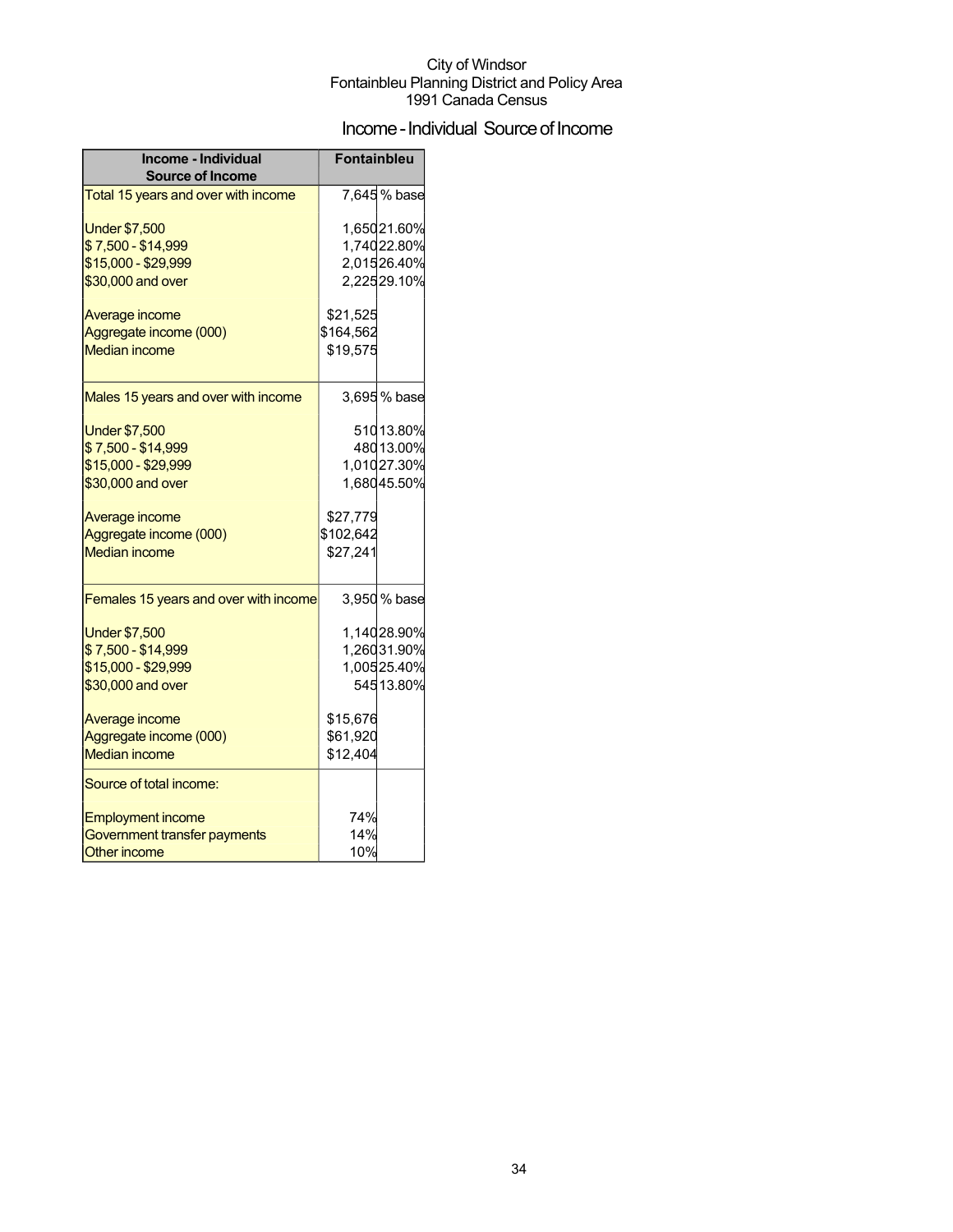## Income - Family and Household

| <b>Income - Family and Household</b> | <b>Fontainbleu</b> |             |  |
|--------------------------------------|--------------------|-------------|--|
| <b>Total census families</b>         |                    | 2,945% base |  |
| <b>Family Income:</b>                |                    |             |  |
| <b>Under \$20,000</b>                | 413                | 14%         |  |
| \$20,000 - \$34,999                  | 545                | 19%         |  |
| \$35,000 - \$49,999                  | 747                | 25%         |  |
| \$50,000 and over                    | 1.224              | 42%         |  |
| Average income                       | \$48,071           |             |  |
| Aggregate income (000)               | \$141,569          |             |  |
| <b>Median income</b>                 | \$42,781           |             |  |
| Total households                     |                    | 3,940% base |  |
| Household Income:                    |                    |             |  |
| <b>Under \$20,000</b>                | 1,035              | 26%         |  |
| \$20,000 - \$34,999                  | 735                | 19%         |  |
| \$35,000 - \$49,999                  | 810                | 21%         |  |
| \$50,000 and over                    | 1,350              | 34%         |  |
| Average income                       | \$41,797           |             |  |
| Aggregate income (000)               | \$165,308          |             |  |
| <b>Median income</b>                 | \$38,237           |             |  |
| Incidence of low income:             |                    |             |  |
| <b>Total economic families</b>       | 2,835              |             |  |
| <b>Families with low income</b>      | 375                |             |  |
| Incidence of low income              | 13%                |             |  |
| Total unattached individuals         | 325                |             |  |
| Individuals with low income          | 110                |             |  |
| Incidence of low income              | 34%                |             |  |
| Persons in private households        | 9,765              |             |  |
| Persons in low income families       | 1,445              |             |  |
| Incidence of low income              | 15%                |             |  |